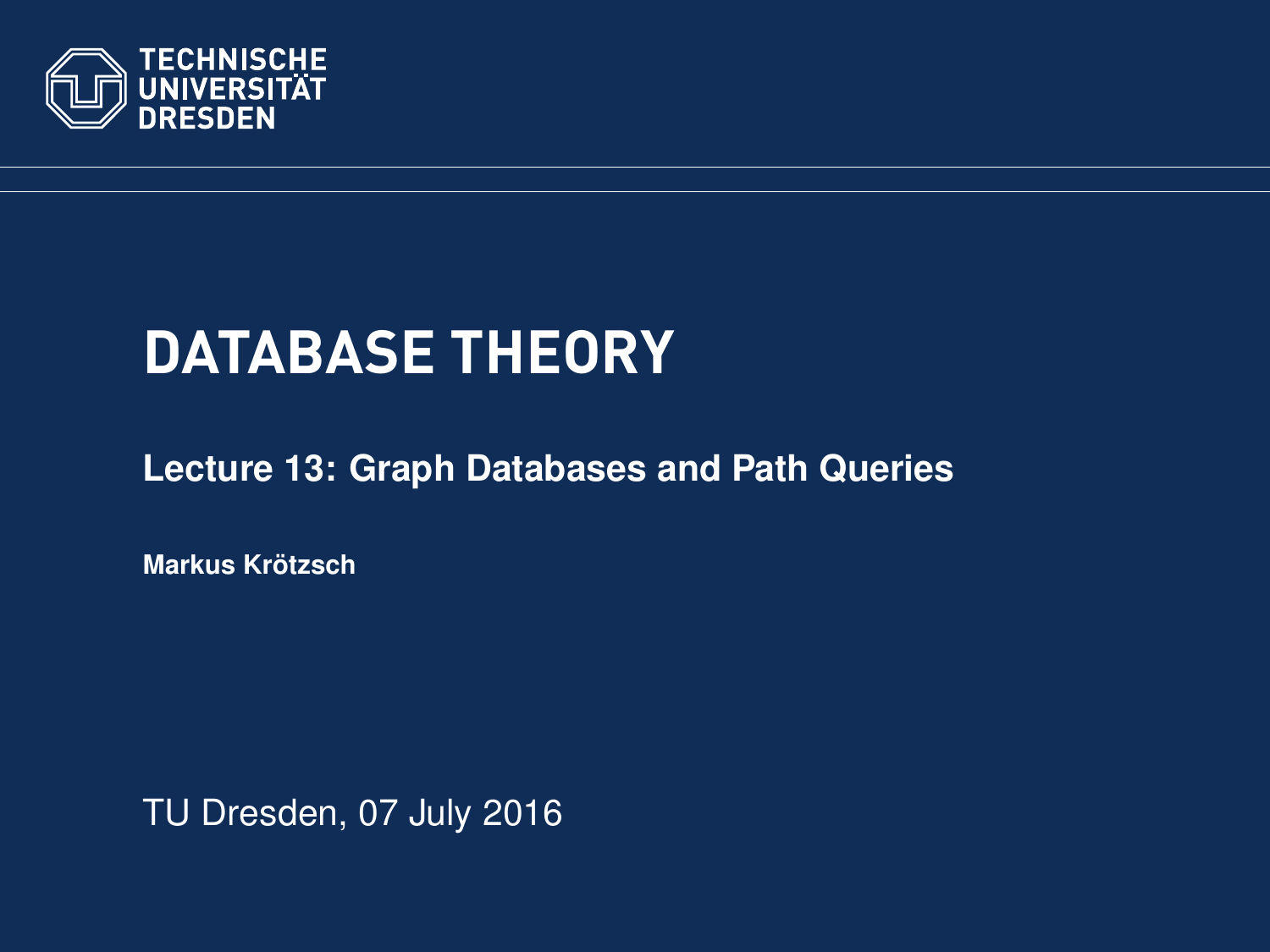#### Overview

- 1. Introduction | Relational data model
- 2. First-order queries
- 3. Complexity of query answering
- 4. Complexity of FO query answering
- 5. Conjunctive queries
- 6. Tree-like conjunctive queries
- 7. Query optimisation
- 8. Conjunctive Query Optimisation / First-Order Expressiveness
- 9. First-Order Expressiveness / Introduction to Datalog
- 10. Expressive Power and Complexity of Datalog
- 11. Optimisation and Evaluation of Datalog
- 12. Evaluation of Datalog (2)
- 13. Graph Databases and Path Queries
- 14. Outlook: database theory in practice

#### See course homepage  $[\Rightarrow]$  link] for more information and materials

Markus Krötzsch, 07 July 2016 **[Database Theory](#page-0-0)** Database Theory slide 2 of 44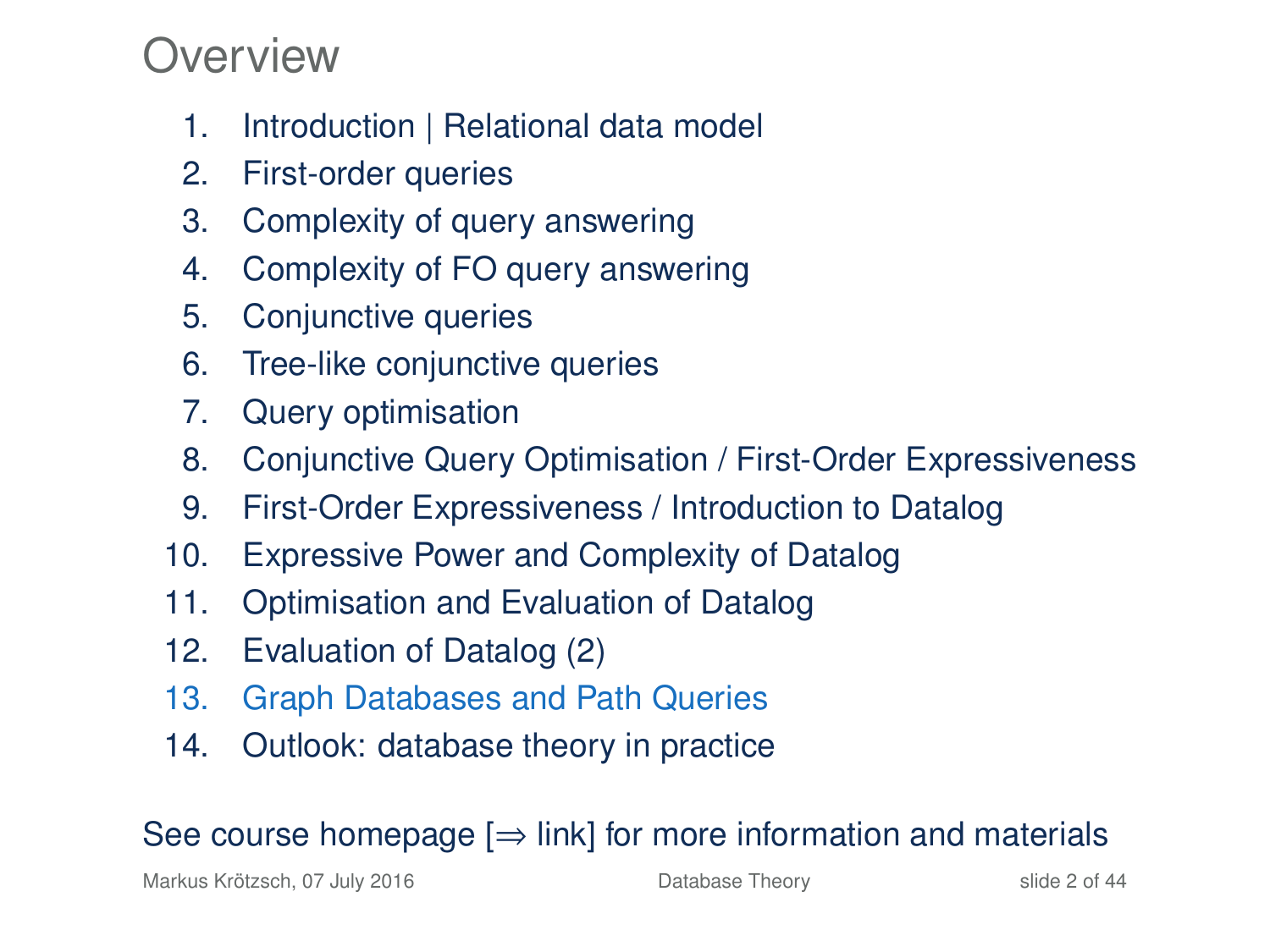Review: Datalog

Datalog is a powerful recursive query language

Advantages:

- Natural extension of (U)CQs with recursion
- Can be extended with (EDB) negation
- Polynomial data complexity of query answering

Disadvantages:

- High query and combined complexity (EXPTIME)
- Perfect optimisation is undecidable
- Somewhat complicated to write queries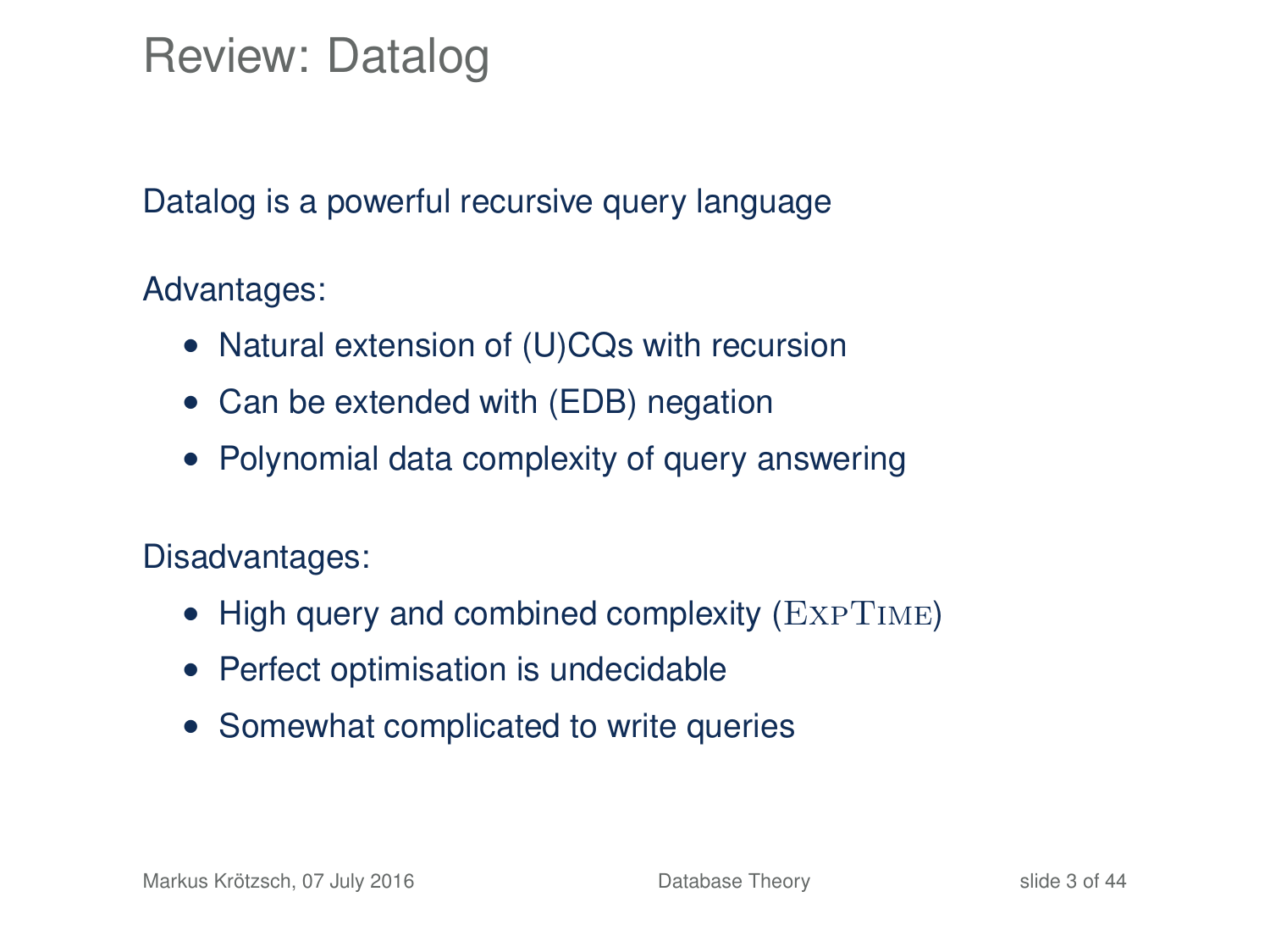### Graph Databases

Our original motivation for going from FO queries to Datalog: Reachability of nodes in a (directed) graph  $\rightarrow$  let's focus on graphs

Graph database: a DBMS that supports "graphs" as its datamodel

There are many kinds of graphs:

- Directed or undirected?
- Labelled or unlabelled edges/nodes?
- What kinds of labels? Datatypes?
- Parallel edges (multi-graphs)? With same label?
- One graph or several graphs per database?

Two types of graph database models dominate the market today: Resource Description Framework (RDF) and Property Graph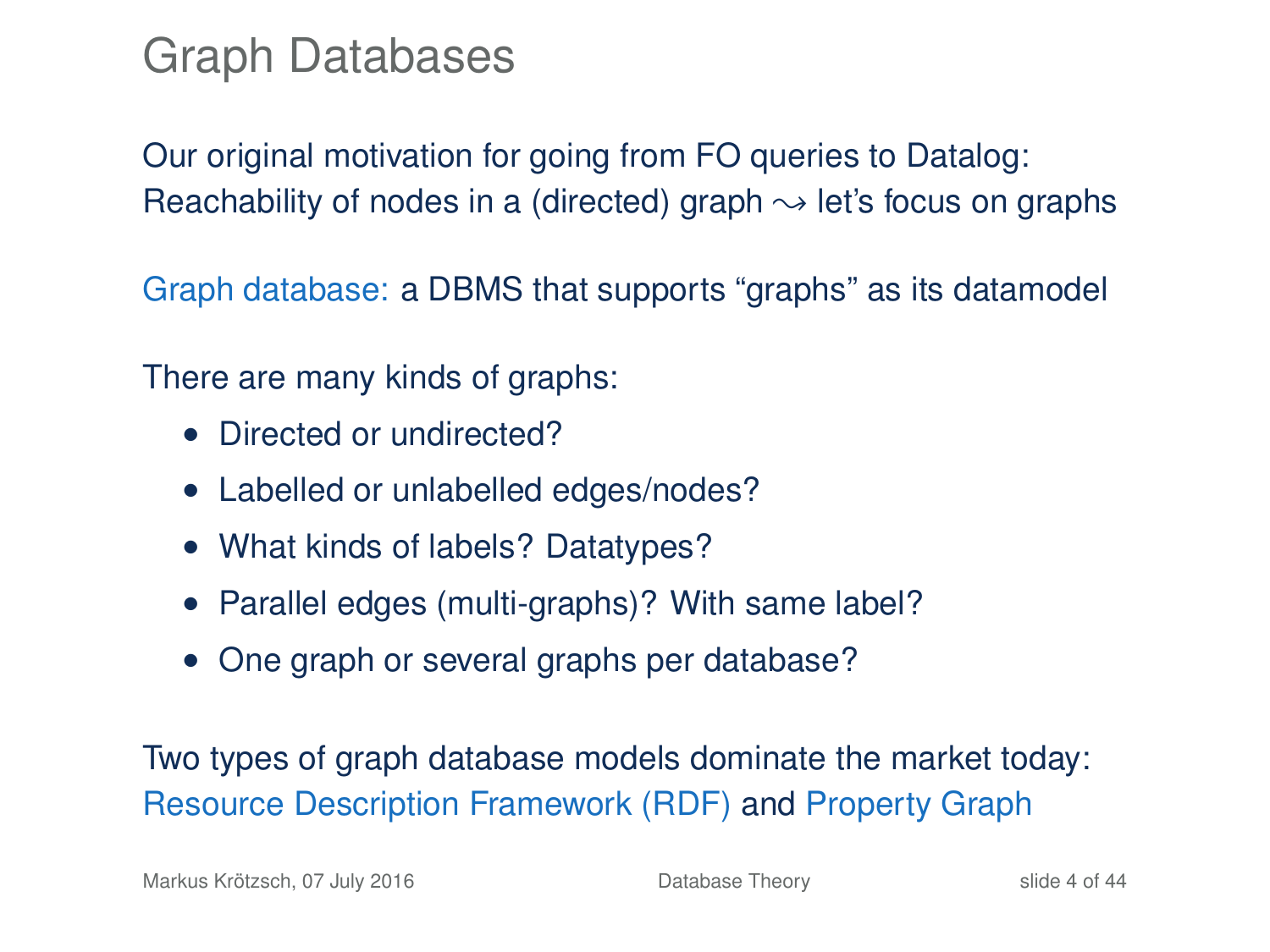## Resource Description Framework (RDF)

RDF is a W3C standard for representing linked data on the Web

- Directed labelled graph; nodes are identified by their labels
- Labels are URIs or datatype literals
- Multiple parallel edges only when using different edge labels
- Supports multiple graphs in one database
- W3C standard; implementations for many programming languages
- Datatype support based on W3C XML Schema datatypes
- Graphs can be exchanged in many standard syntax formats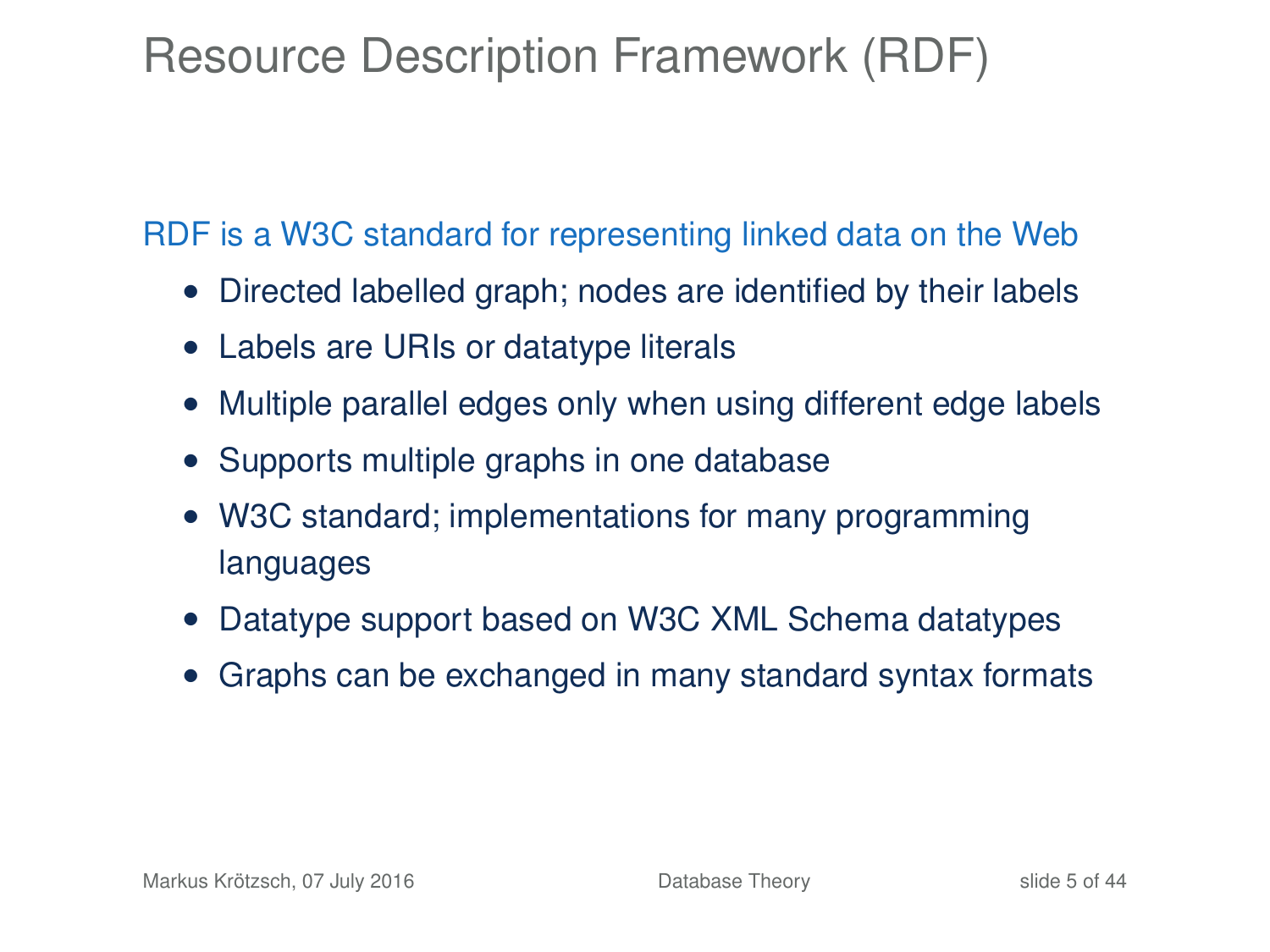### Property Graph

Property Graph is a popular data model of many graph databases

- Directed labelled multi-graph; labels do not identify nodes
- "Labels" can be lists of attribute-value pairs
- Multiple parallel edges with the exact same labels are possible
- No native multi-graph support (could be simulated with additional attributes)
- No standard definition of technical details: most common implementation: Tinkerpop/Blueprints API (Java)
- Datatype support varies by implementation
- No standard syntax for exchanging data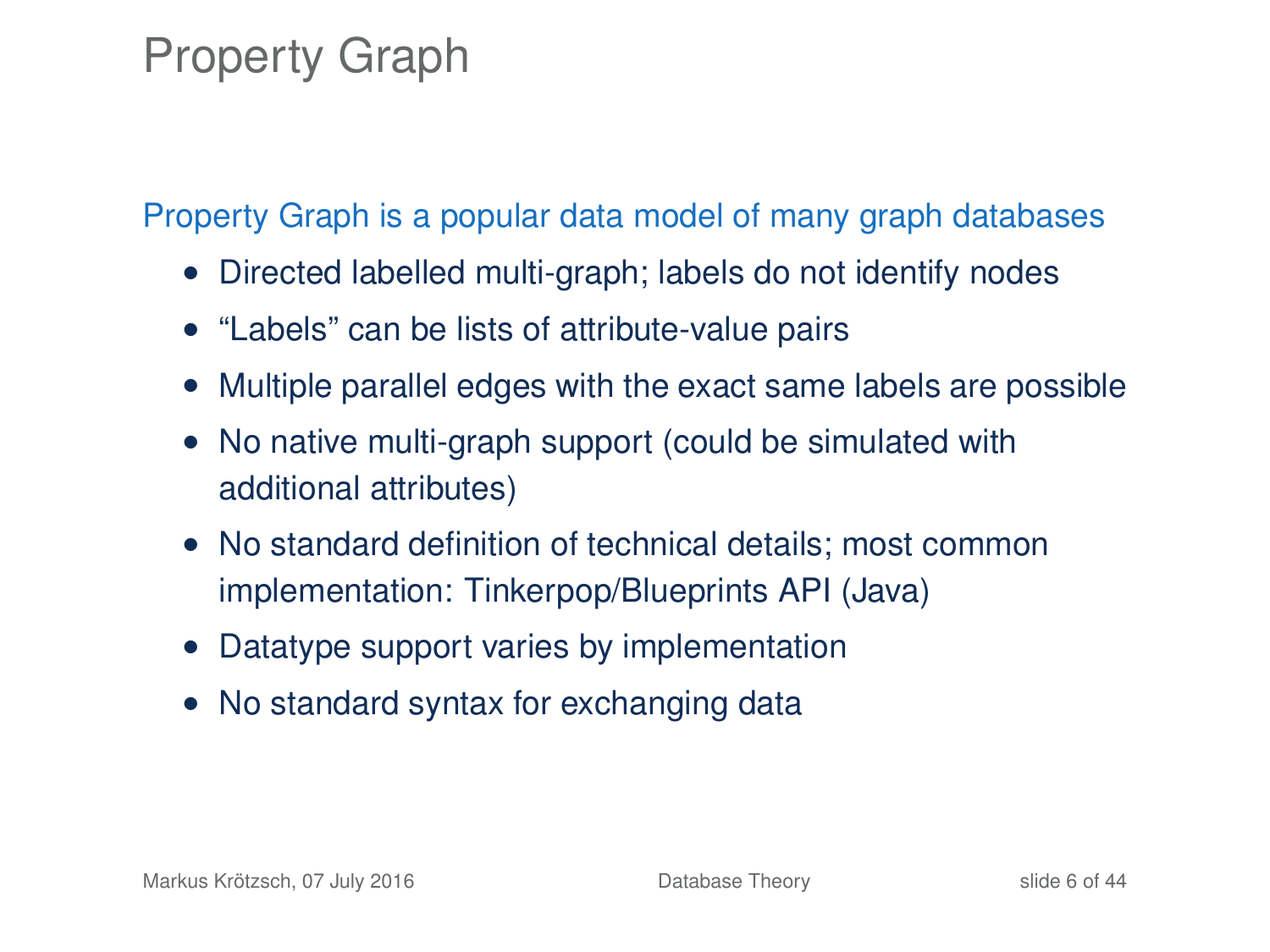### Representing Graphs

Graphs (of any type) are usually viewed as sets of edges

- RDF: triples of form subject-predicate-object
	- When managing multiple graphs, each triple is extended with a fourth component (graph ID)  $\rightarrow$  quads
	- RDF databases are sometimes still called "triple stores", although most modern systems effectively store quads
- Property Graph: edge objects with attribute lists
	- represented by Java objects in Blueprints

Graphs can be stored in relational databases

- RDF: table Triple[Subject, Predicate, Object]
- Property Graph: tables Edge[SourceId, EdgeId, TargetId] and Attributes[Id,Attribute,Value]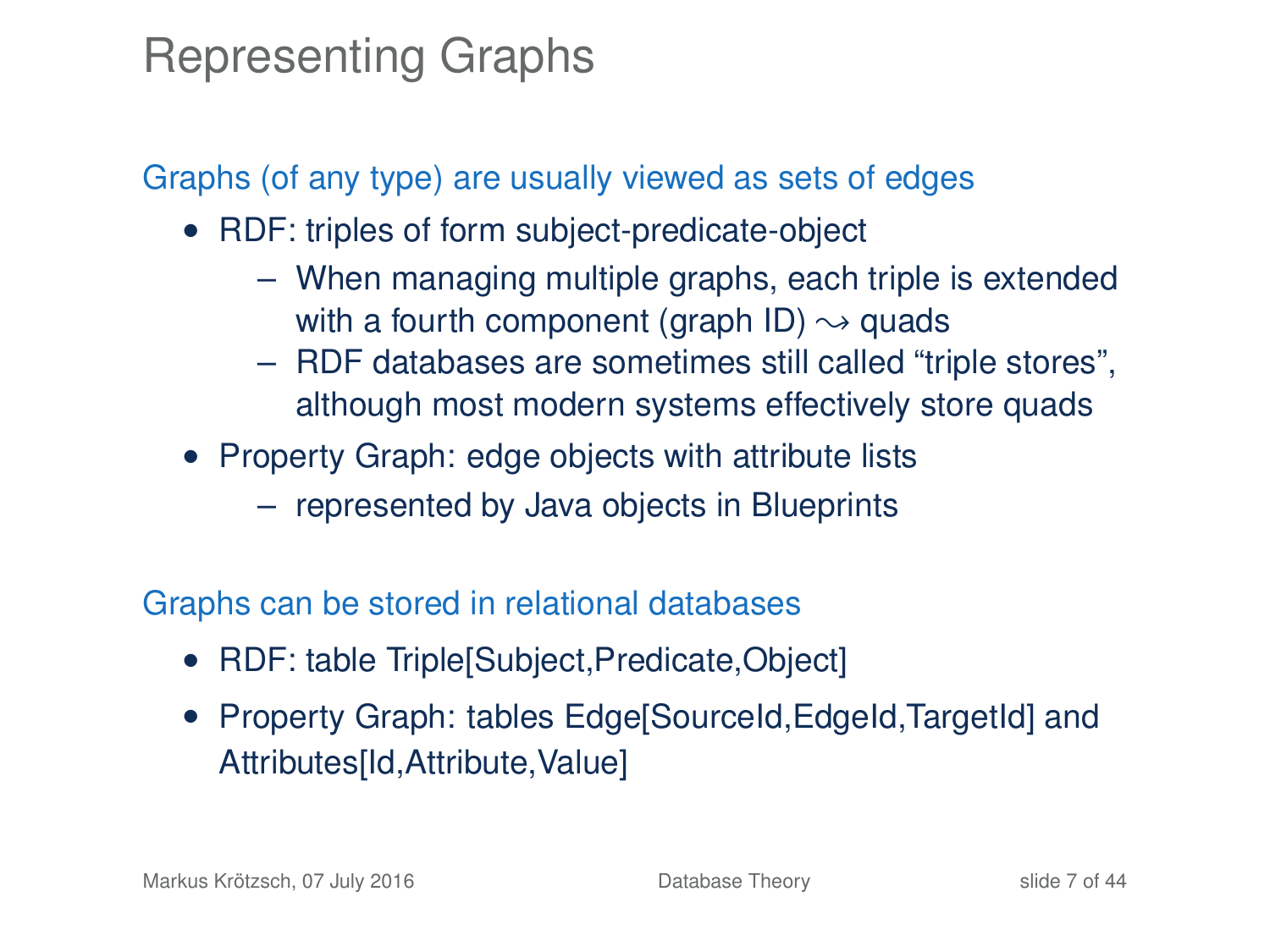### Representing Data in Graphs

Property Graphs can represent RDF:

- use attributes to store RDF node and edge labels (URIs)
- use key constraints to ensure that no two distinct nodes can have same label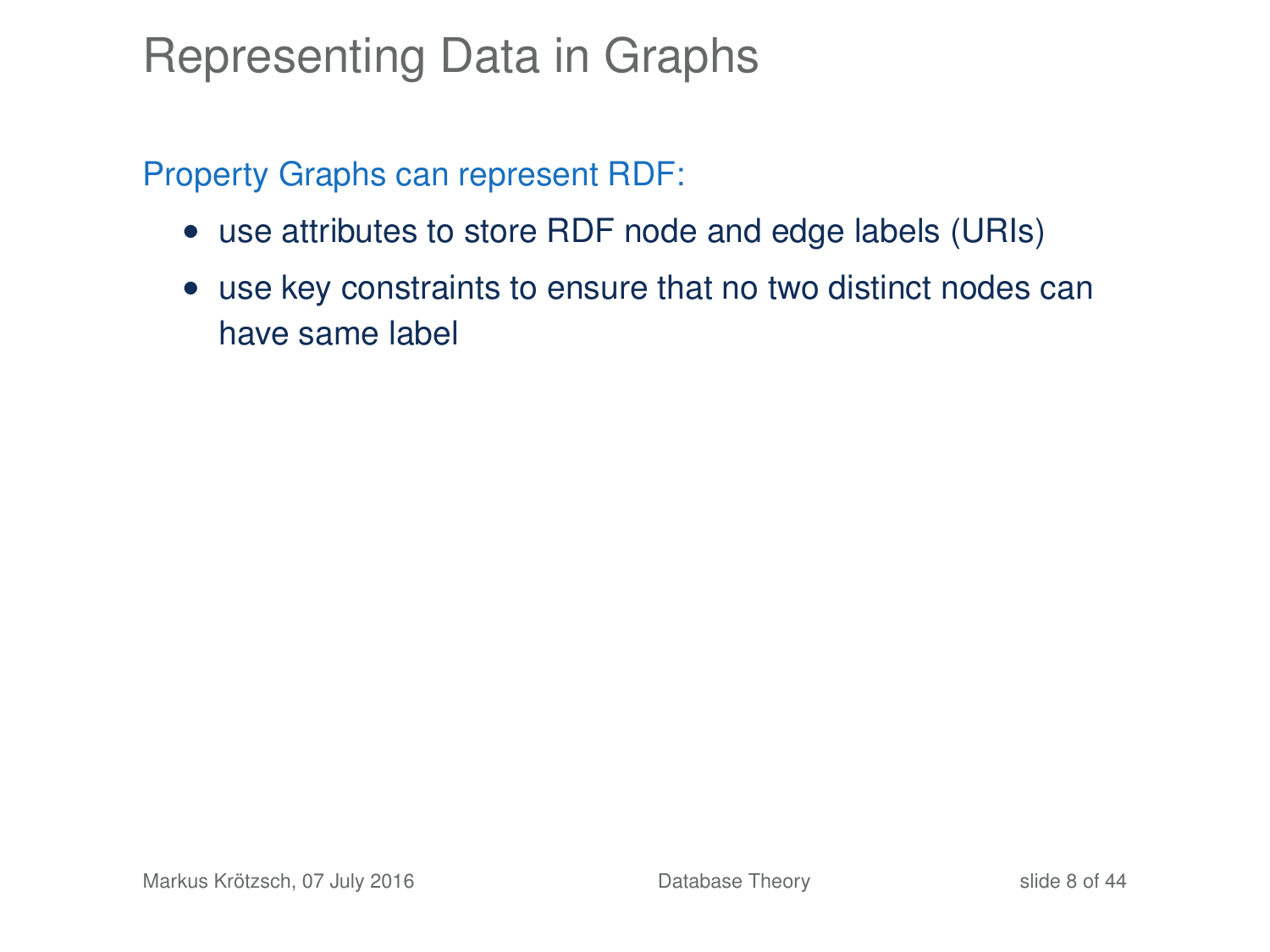### Representing Data in Graphs

#### Property Graphs can represent RDF:

- use attributes to store RDF node and edge labels (URIs)
- use key constraints to ensure that no two distinct nodes can have same label

RDF can represent Property Graphs:

- use additional nodes to represent Property Graph edges
- use RDF triples with special predicates to represent attributes

Either model can also represent hypergraphs/RDBs (exercise)

 $\rightarrow$  all models can represent all data in principle  $\sim$  supported query features and performance will vary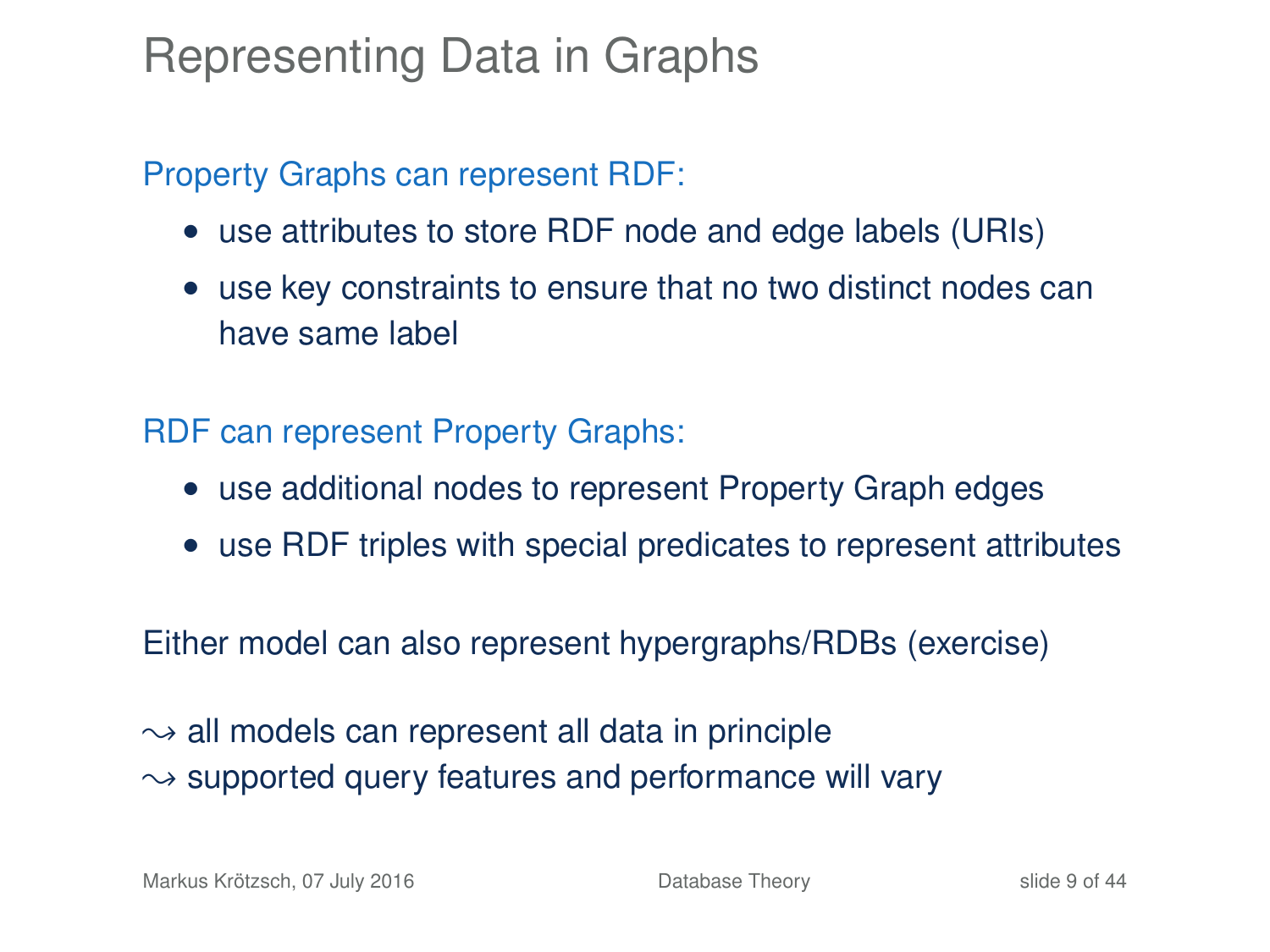## Querying Graphs

Preferred query language depends on graph model

- RDF: W3C SPARQL query language
- Property Graph: no uniform approach to data access
	- many tools prefer API access over a query language
	- proprietary query languages, e.g., "Cypher" for Neo4j

However, there are some common basics in almost all cases: $1$ 

- Conjunctive queries
- Regular path queries

 $<sup>1</sup>$  Might not be true for Cypher, which – in contrast to most other</sup> database query languages – seems to be based on graph isomorphism rather than homomorphism. But since there is no clear documentation, it's hard to be sure. Markus Krötzsch, 07 July 2016 **[Database Theory](#page-0-0)** Slide 10 of 44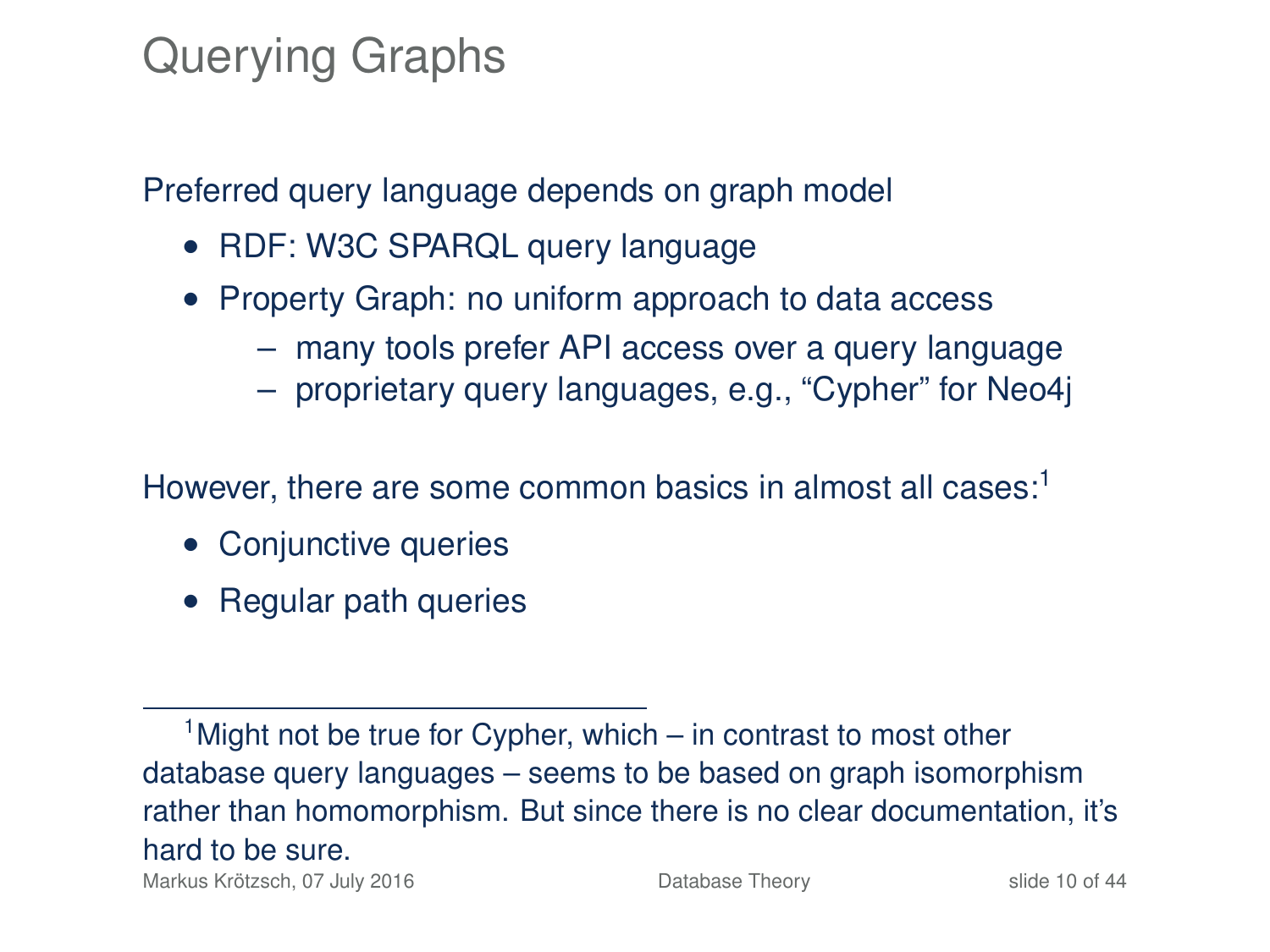Conjunctive Queries over Graphs

Basic descriptions of local patterns in a graph

Formally, it suffices to say: CQs over RDF correspond to CQs over relational databases with a single table Triple[Subject,Predicate,Object]

(analogously for Property Graphs)

- All complexity results for query answering and optimisation carry over from RDBs (in particular, restricting to graphs does not make anything simpler)
- Details of representation of data in tables do not matter
- CQs are restricted to local patterns (no reachability . . . )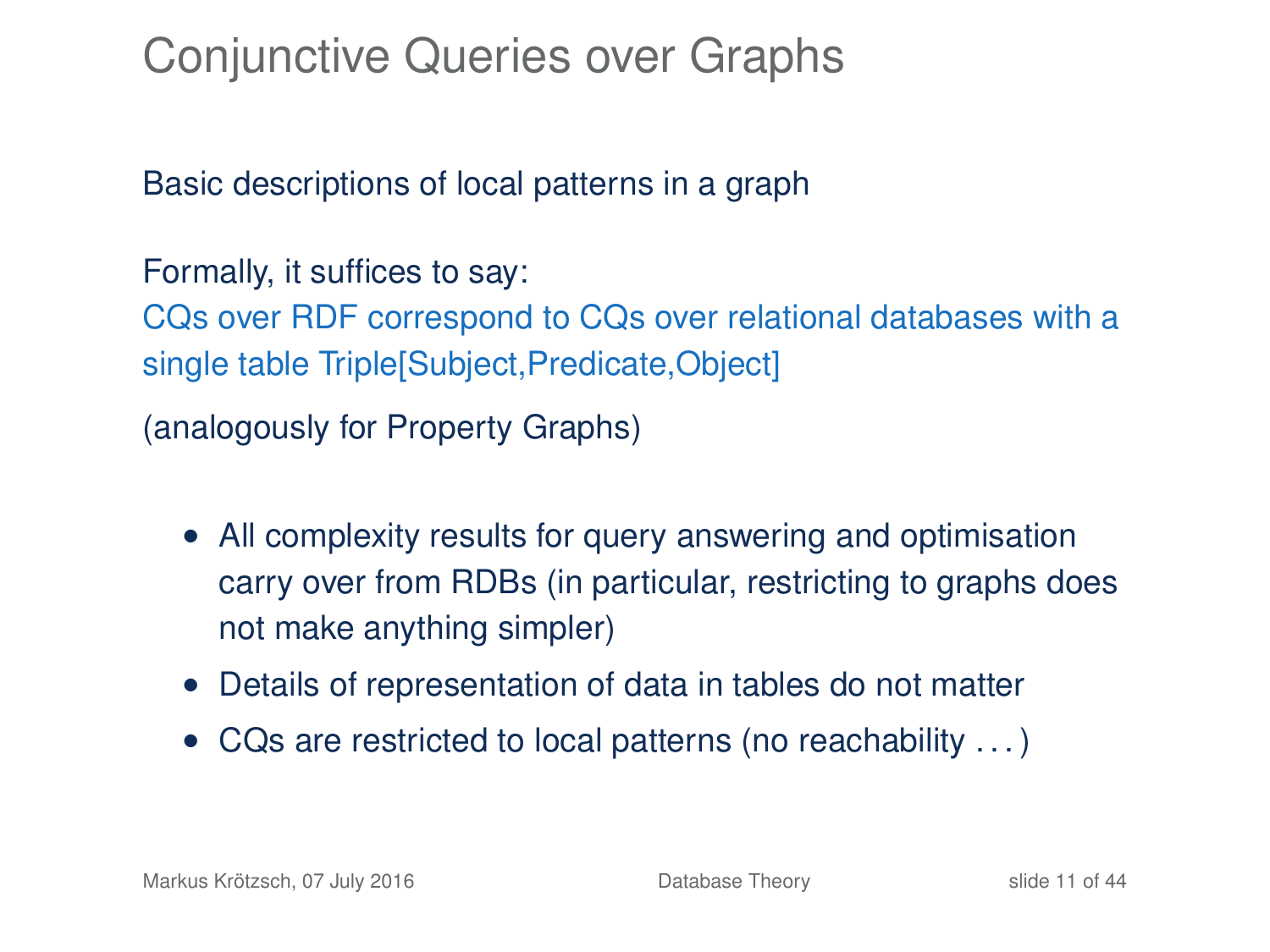## Regular Path Queries

Idea: use regular expressions to navigate over paths

Let's consider a simplified graph model, where a graph is given by:

- Set of nodes *N* (without additional labels)
- Set of edges *E*, labelled by a function  $\lambda : E \to L$ , where *L* is a finite set of labels

#### **Definition**

A regular expression over a set of labels *L* is an expression of the following form:

 $E := L | (E \circ E) | (E + E) | E^*$ 

A regular path query (RPQ) is an expression of the form *E*(*s*, *t*), where *E* is a regular expression and *s* and *t* are terms (constants or variables).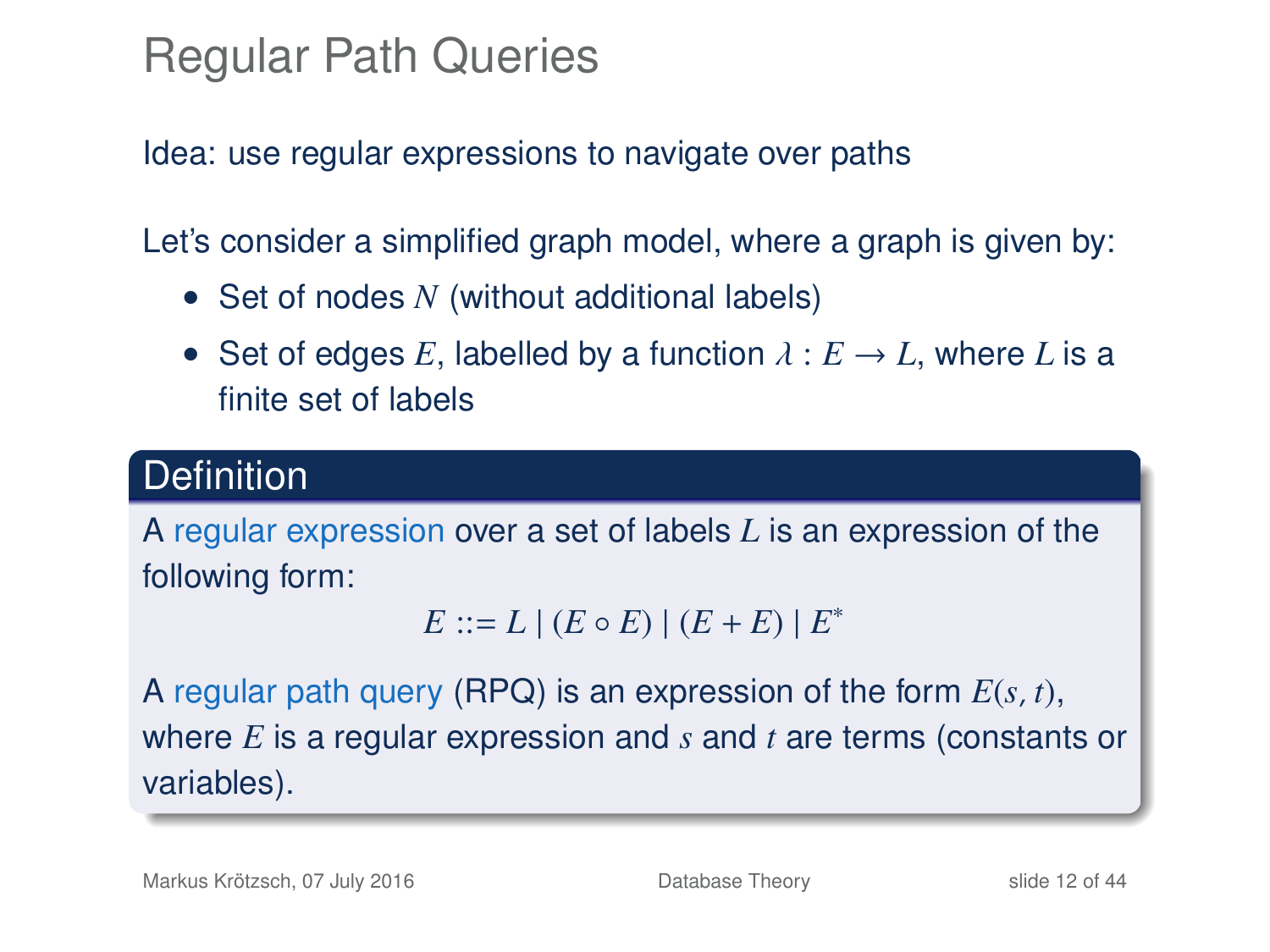### Semantics of Regular Path Queries

As usual, a regular expression *E* matches a word  $w = \ell_1 \cdots \ell_n$  if any of the following conditions is satisfied:

- $E \in L$  is a label and  $w = E$ .
- $E = (E_1 \circ E_2)$  and there is  $i \in \{0, \ldots, n\}$  such that  $E_1$  matches  $\ell_1 \cdots \ell_i$ and  $E_2$  matches  $\ell_{i+1} \cdots \ell_n$  (the words matched by  $E_1$  and  $E_2$  can be empty if  $i = 0$  or  $i = n$ , respectively).
- $E = (E_1 + E_2)$  and *w* is matched by  $E_1$  or by  $E_2$
- $E = E_1^*$  and *w* has the form  $w_1w_2 \cdots w_m$  for  $n \ge 0$ , where each word  $w_i$ is matched by  $E_1$

#### **Definition**

Let *a* and *b* be constants and *x* and *y* be variables. An RPQ *E*(*a*, *b*) is entailed by a graph *G* if there is a directed path from node *a* to node *b* that is labelled by a word matched by *E*. The answers to RPQs *E*(*x*, *y*), *E*(*x*, *b*), and *E*(*a*, *y*) are defined in the obvious way.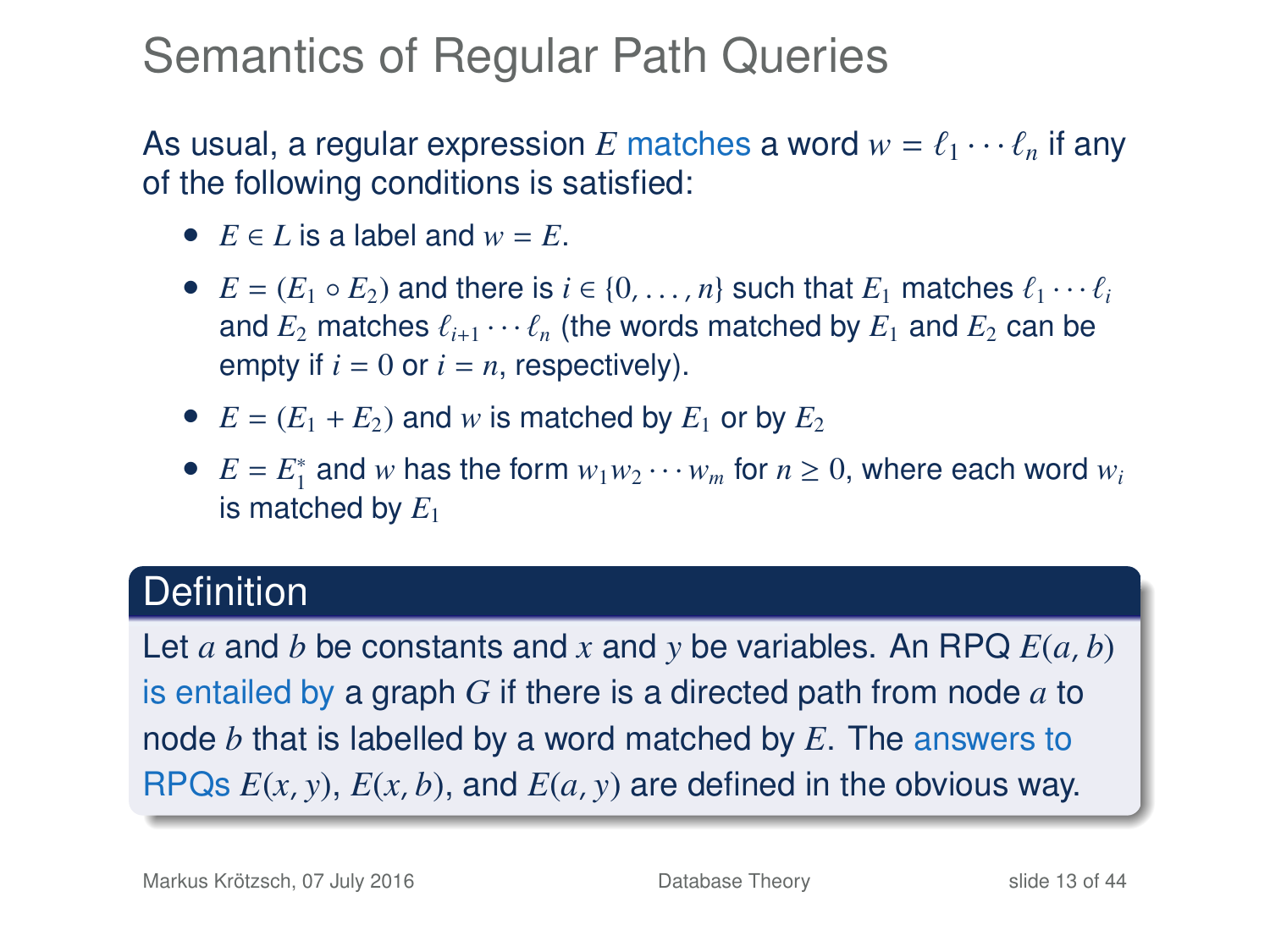## Extending the Expressive Power of RPQs

Regular path queries can be used to express typical reachability queries, but are still quite limited  $\rightarrow$  extensions

#### 2-Way Regular Path Queries (2RPQs)

- For every label  $\ell \in L$ , also introduce a converse label  $\ell^-$
- Allow converse labels in regular expressions
- Matched paths can follow edges forwards or backwards

#### Conjunctive Regular Path Queries (CRPQs)

- Extend conjunctive queries with RPQs
- RPQs can be used like binary query atoms
- Obvious semantics

#### Conjunctive 2-Way Regular Path Queries (C2RPQs) combine both extensions

Markus Krötzsch, 07 July 2016 **[Database Theory](#page-0-0)** Slide 14 of 44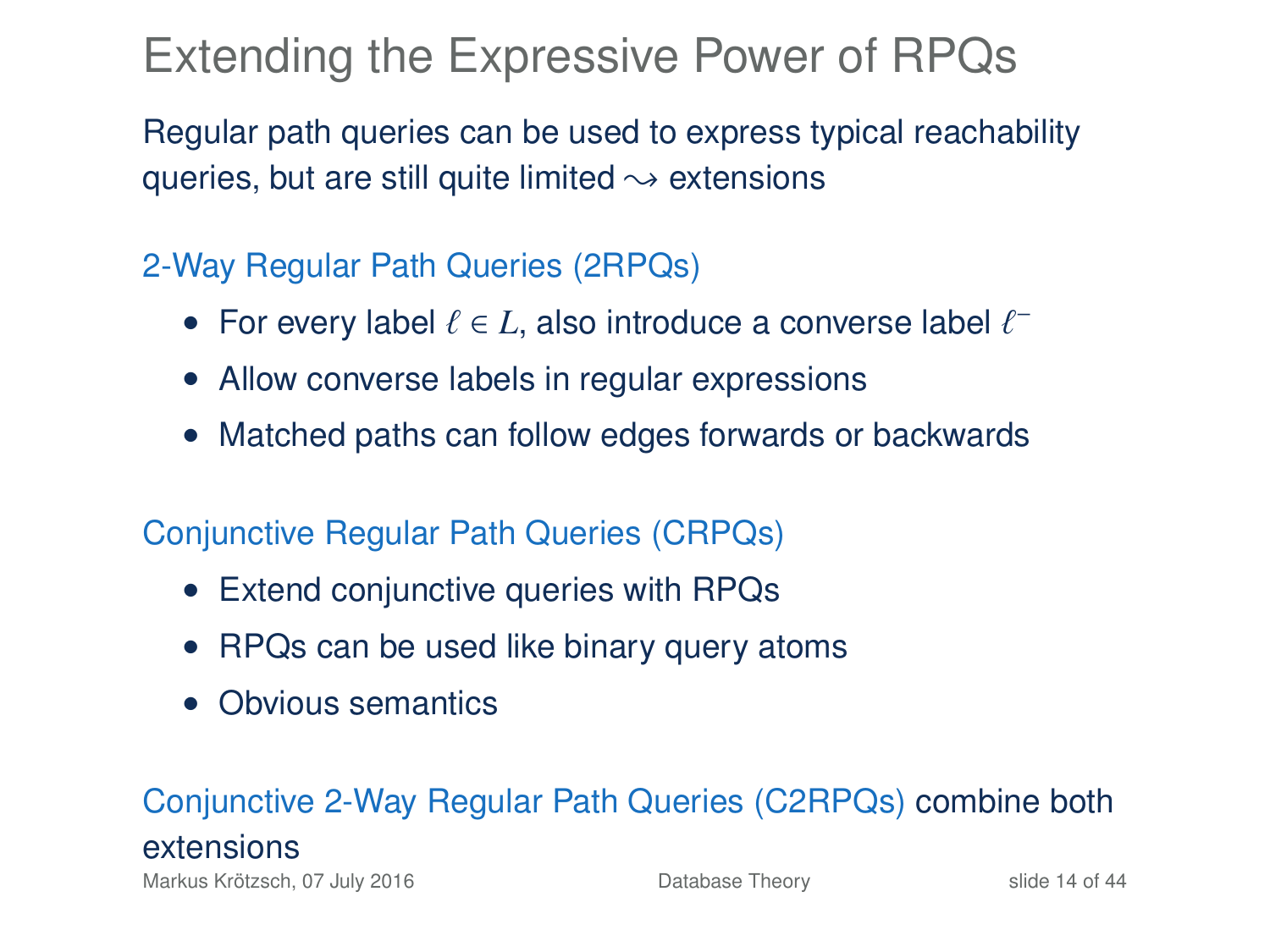#### C2RPQs: Examples

All ancestors of Alice:

 $((\text{father} + \text{mother}) \circ (\text{father} + \text{mother})^*)(\text{alice}, y)$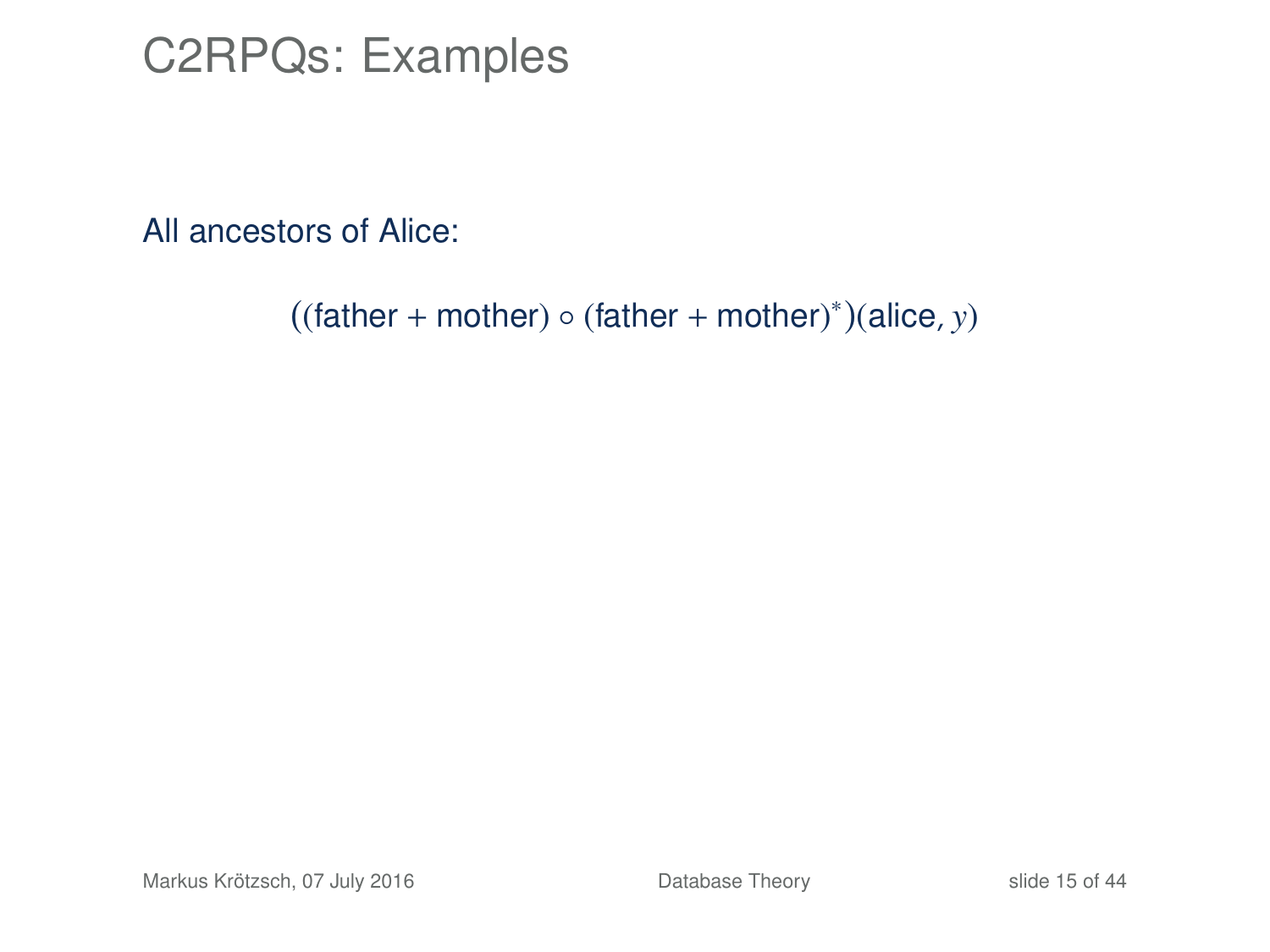C2RPQs: Examples

All ancestors of Alice:

```
((\text{father} + \text{mother}) \circ (\text{father} + \text{mother})^*)(\text{alice}, y)
```
People with finite Erdös number:

(authorOf ◦ authorOf<sup>−</sup> ) ∗ (*x*, paulErdös)

Markus Krötzsch, 07 July 2016 **[Database Theory](#page-0-0)** Slide 16 of 44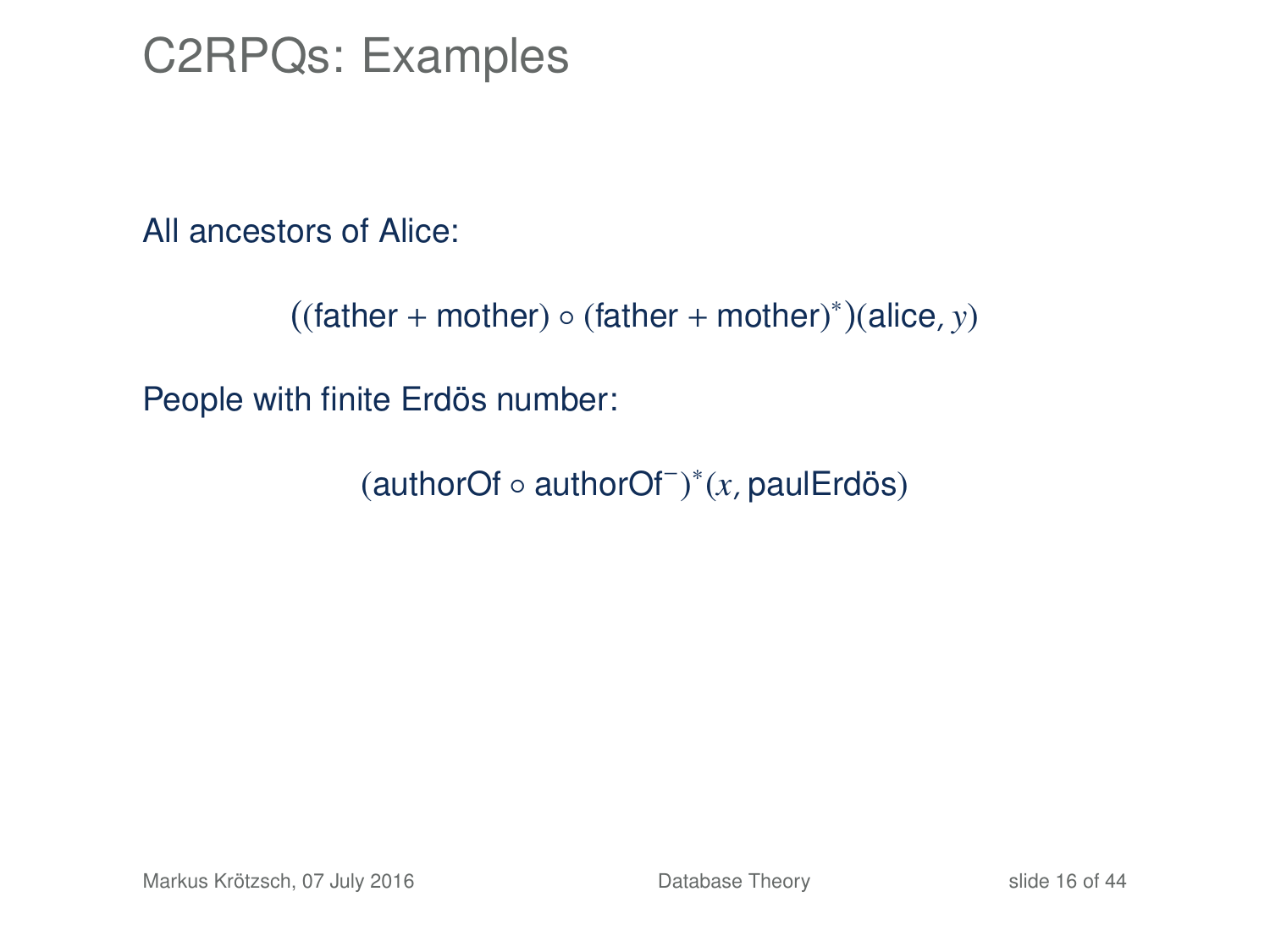C2RPQs: Examples

All ancestors of Alice:

 $((\text{father} + \text{mother}) \circ (\text{father} + \text{mother})^*)(\text{alice}, y)$ 

People with finite Erdös number:

(authorOf ◦ authorOf<sup>−</sup> ) ∗ (*x*, paulErdös)

Pairs of stops connected by tram lines 3 and 8:

(nextStop3 ◦ nextStop3<sup>∗</sup> )(*x*, *y*) ∧ (nextStop8 ◦ nextStop8<sup>∗</sup> )(*x*, *y*)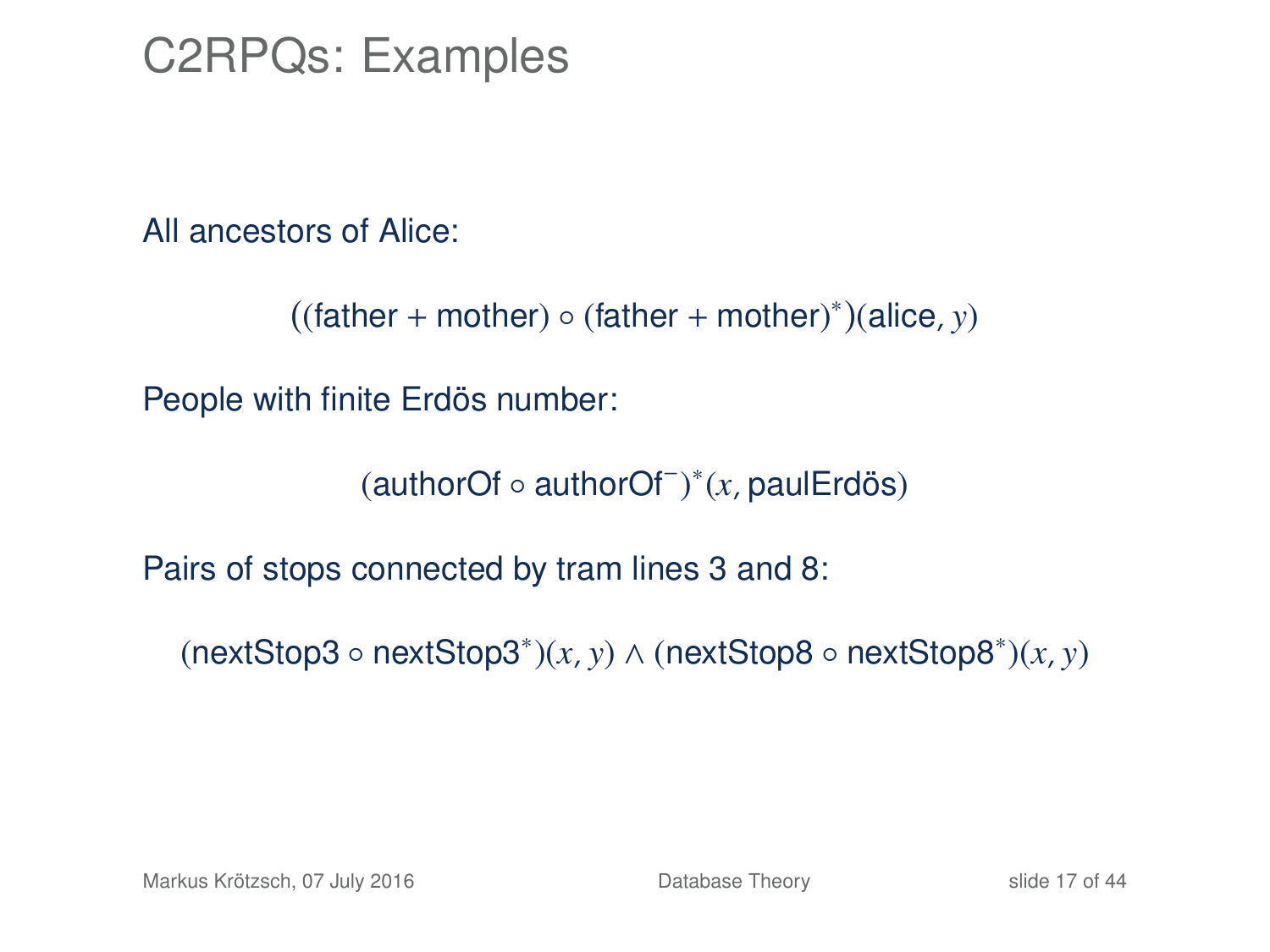## Complexity of RPQs

A nondeterministic algorithm for Boolean RPQs:

- Transform regular expression into a finite automaton
- Starting from the first node, guess a matching path
- When moving along path, advance state of automaton
- Accept if the second node is reached in an accepting state
- Reject if path is longer than size of graph  $\times$  size of automaton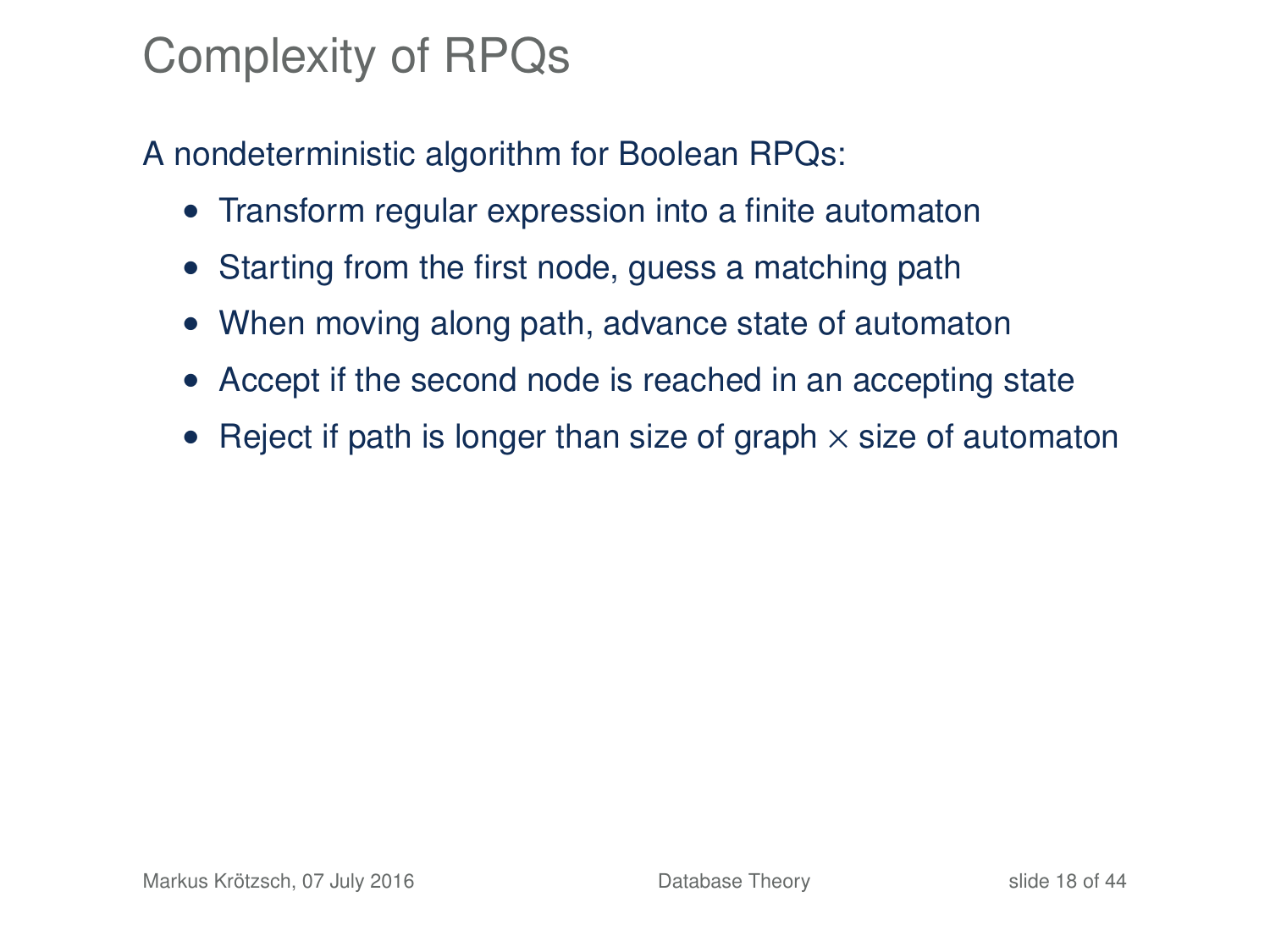## Complexity of RPQs

A nondeterministic algorithm for Boolean RPQs:

- Transform regular expression into a finite automaton
- Starting from the first node, guess a matching path
- When moving along path, advance state of automaton
- Accept if the second node is reached in an accepting state
- Reject if path is longer than size of graph  $\times$  size of automaton Space requirements when assuming query (and automaton) fixed: pointer to current node in graph, pointer to current state of automaton, counter for length of path  $\sim$  NL algorithm

Conversely, reachability in an unlabelled graph is hard for NL  $\rightarrow$  RPQ matching is NL-complete (data complexity)

(Combined/query complexity is in P, as we will see below)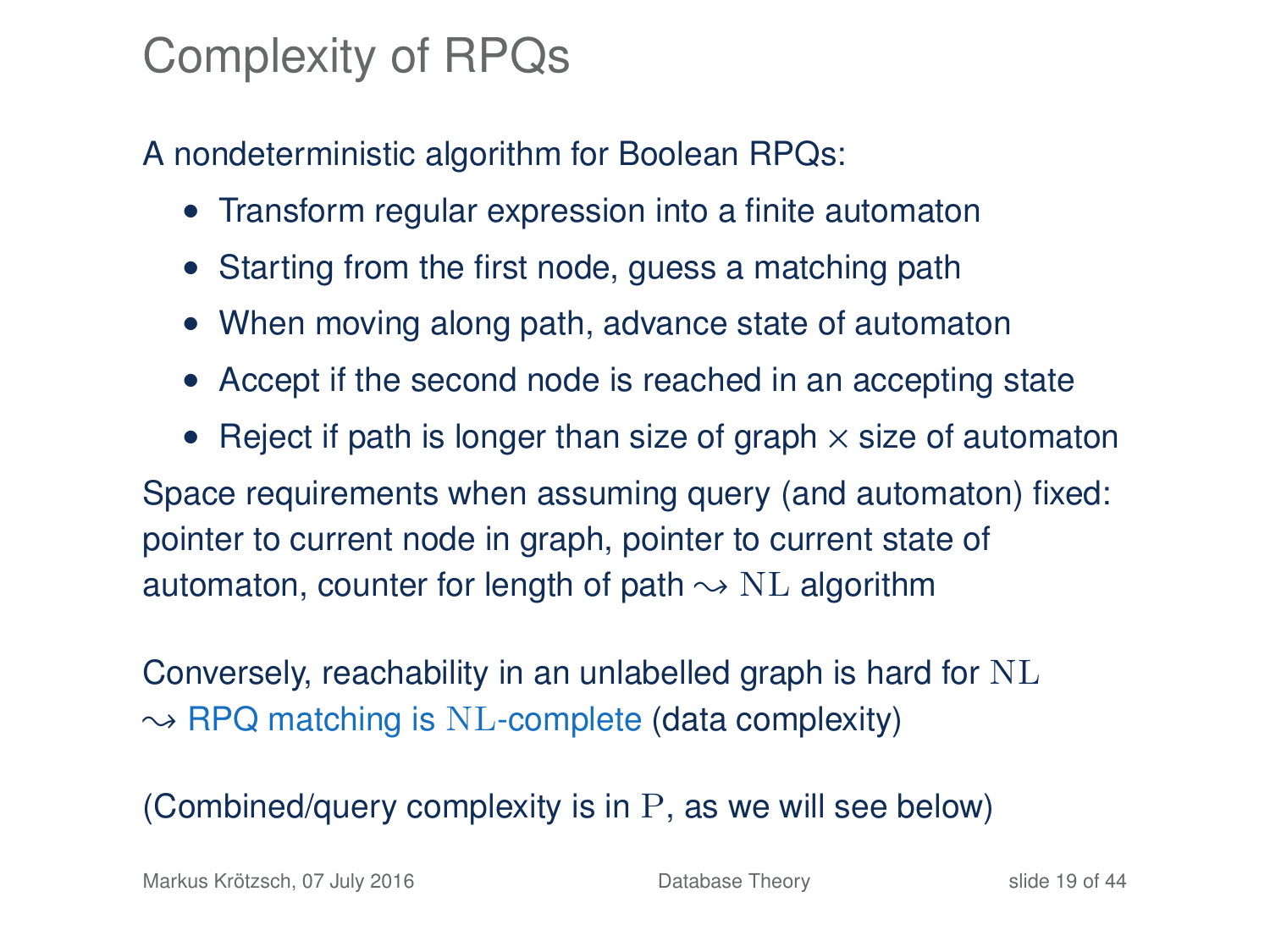## Complexity of C2RPQs

#### We already know:

- CQ matching is in  $AC^0$  (data complexity) and NP-complete (query and combined complexity)
- RPQ matching is NL-complete (data) and in P (query/combined)
- AC<sup>0</sup>  $\subset$  NL and NL  $\subset$  NP

 $\rightarrow$  C2RPQs are NP-hard (combined/query) and NL-hard (data)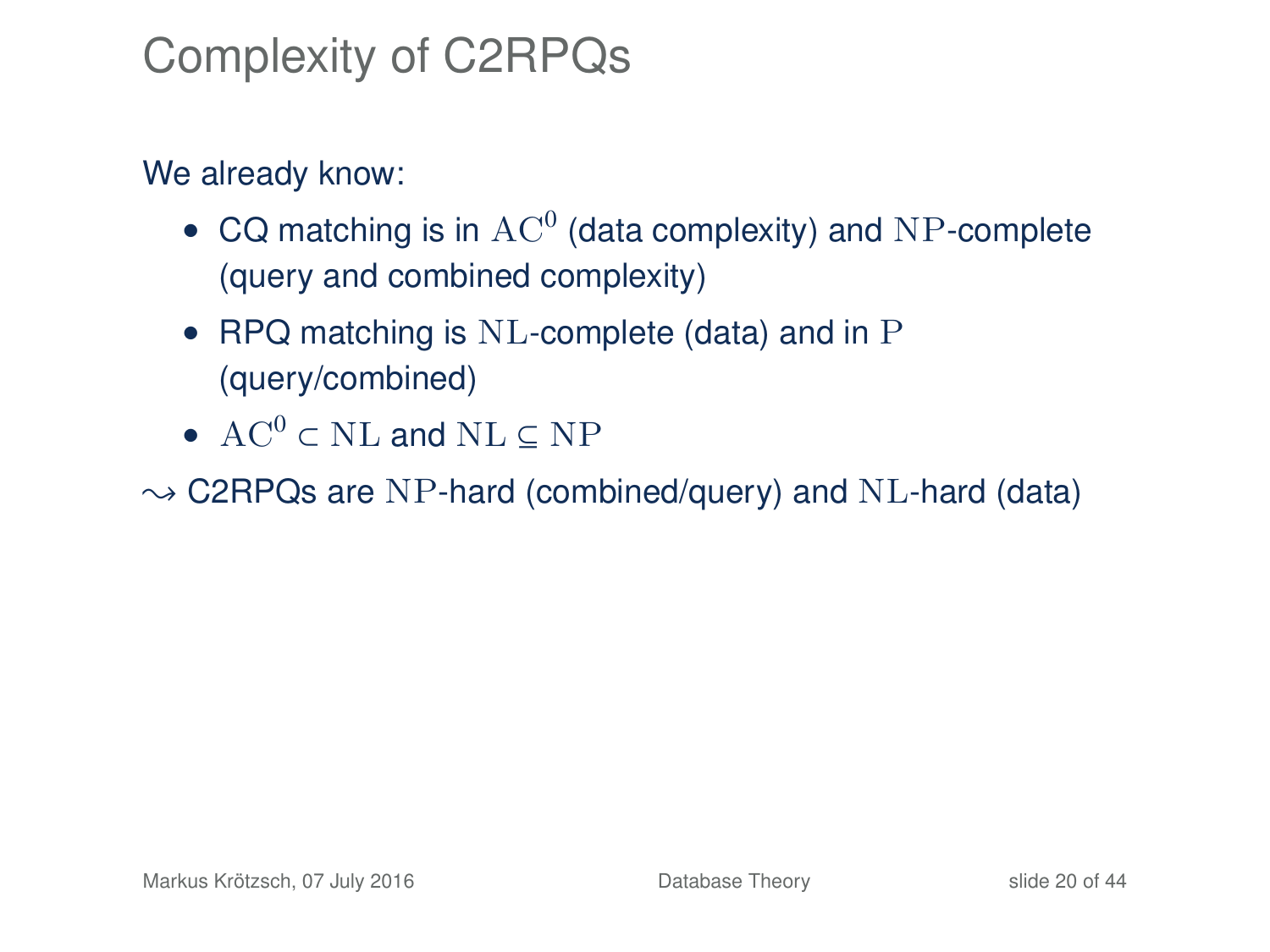## Complexity of C2RPQs

#### We already know:

- CQ matching is in  $AC^0$  (data complexity) and NP-complete (query and combined complexity)
- RPQ matching is NL-complete (data) and in P (query/combined)
- AC<sup>0</sup>  $\subset$  NL and NL  $\subset$  NP

 $\rightarrow$  C2RPQs are NP-hard (combined/query) and NL-hard (data)

It's not hard to show that these bounds are tight:

#### Theorem

C2RPQ matching is NP-complete for combined and query complexity, and NL-complete for data complexity.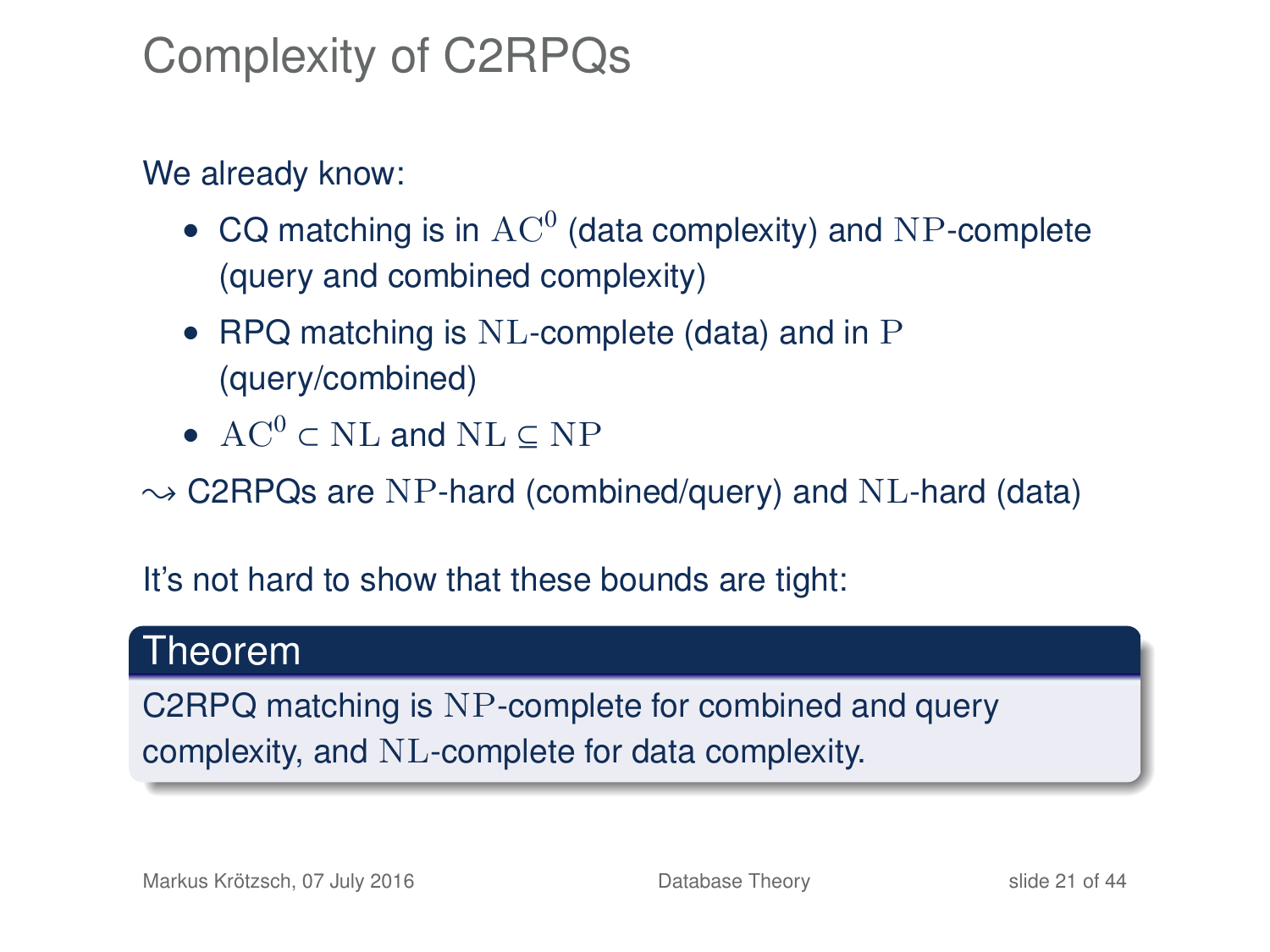## (C2)RPQs and Datalog

How do path queries relate to Datalog?

We already know:

- Datalog is  $\text{ExPTIME-complete}$  (combined/query) and P-complete (data)
- C2RPQs are NP-complete (combined/query) and NL-complete (data)
- $\rightarrow$  maybe Datalog is more expressive that C2RPQs  $\dots$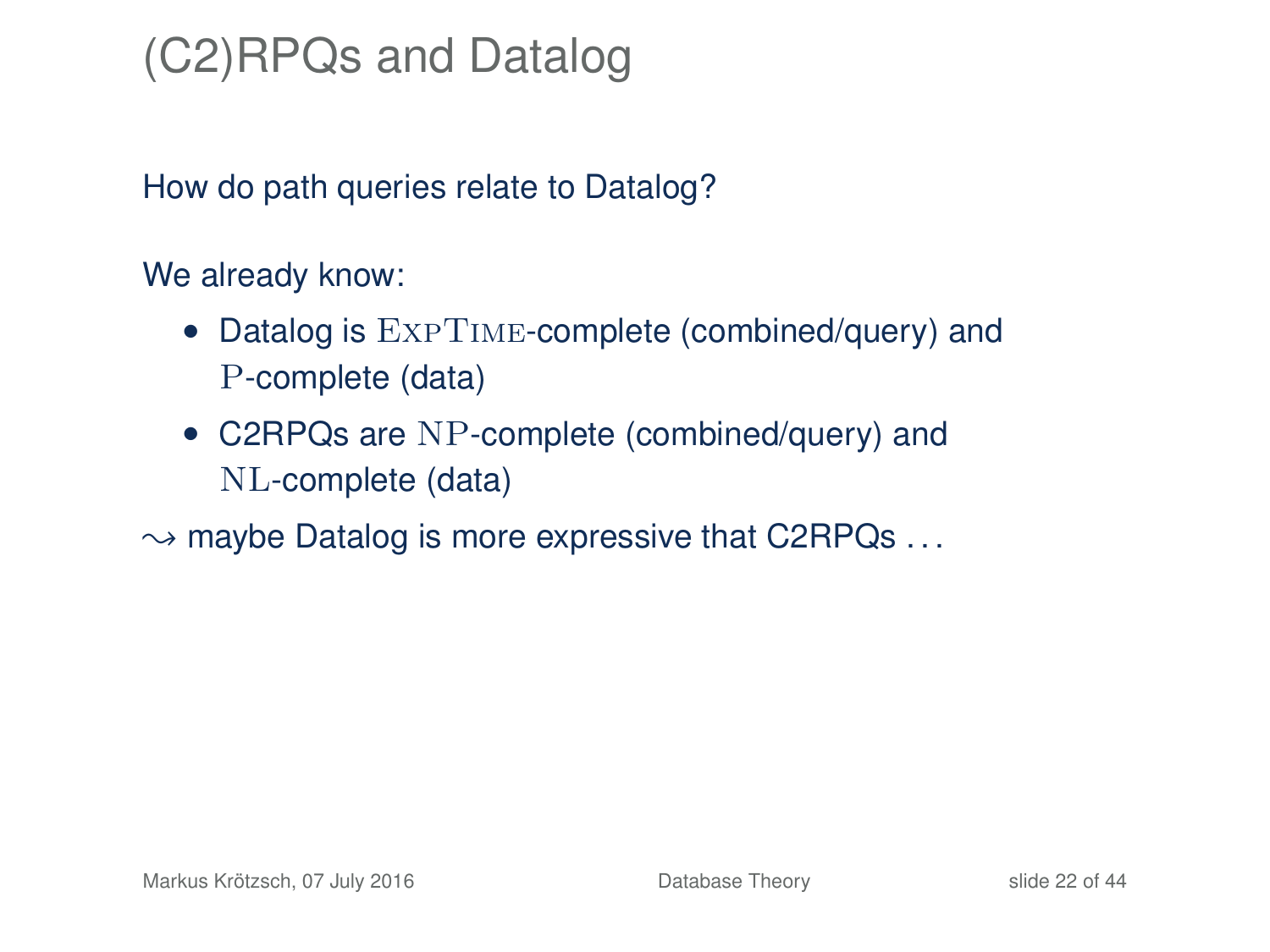## (C2)RPQs and Datalog

How do path queries relate to Datalog?

We already know:

- Datalog is  $\text{ExPTIME-complete}$  (combined/query) and P-complete (data)
- C2RPQs are NP-complete (combined/query) and NL-complete (data)
- $\rightarrow$  maybe Datalog is more expressive that C2RPQs  $\dots$

Indeed, we can express regular expressions in Datalog

For simplicity, assume that we have a binary EDB predicate  $p_f$  for each label  $\ell \in L$  (other encodings would work just as well)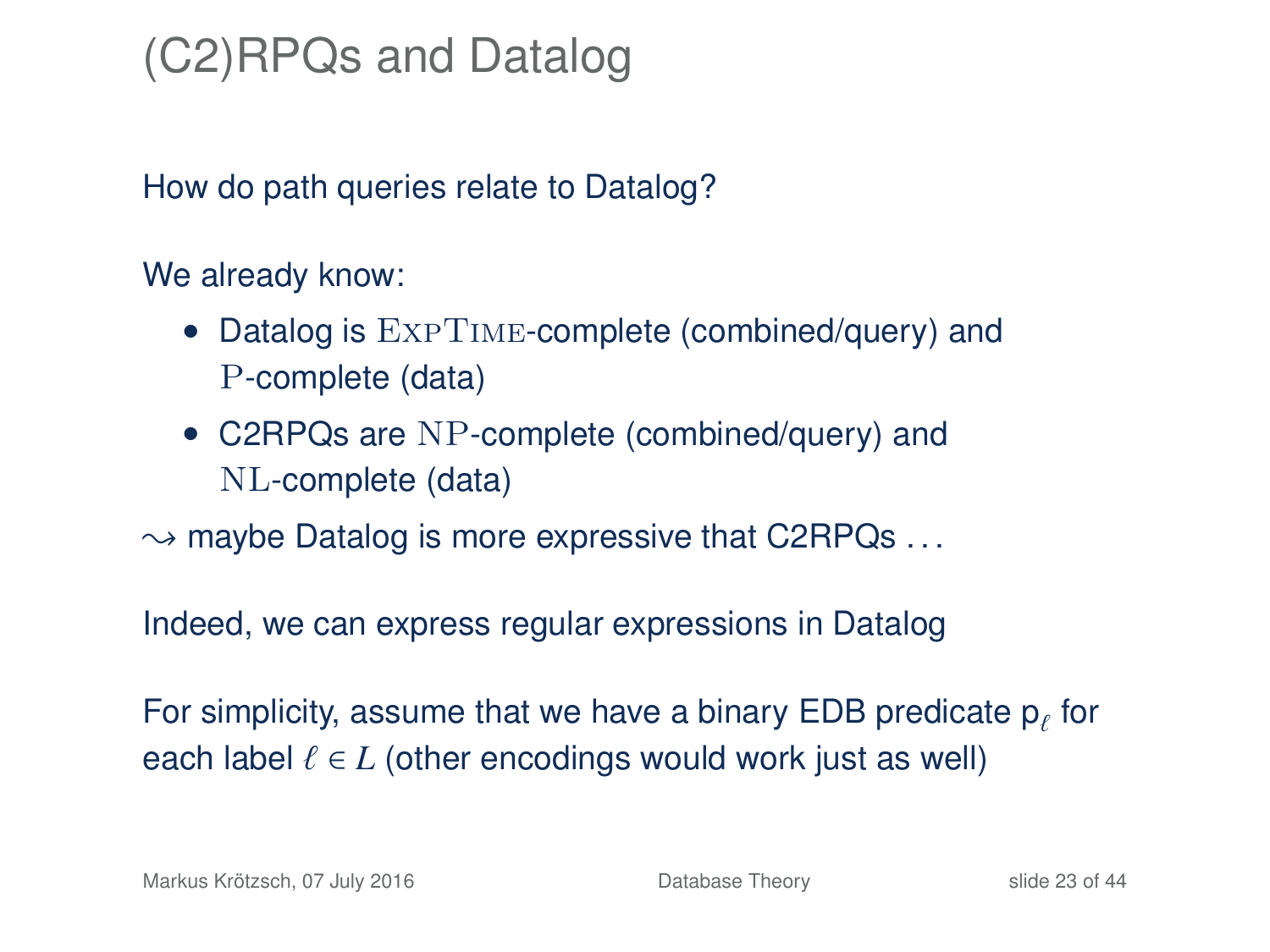## 2-Way Regular Expressions in Datalog

We transform a regular expression *E* to a Datalog query  $\langle Q_E, P_E \rangle$ :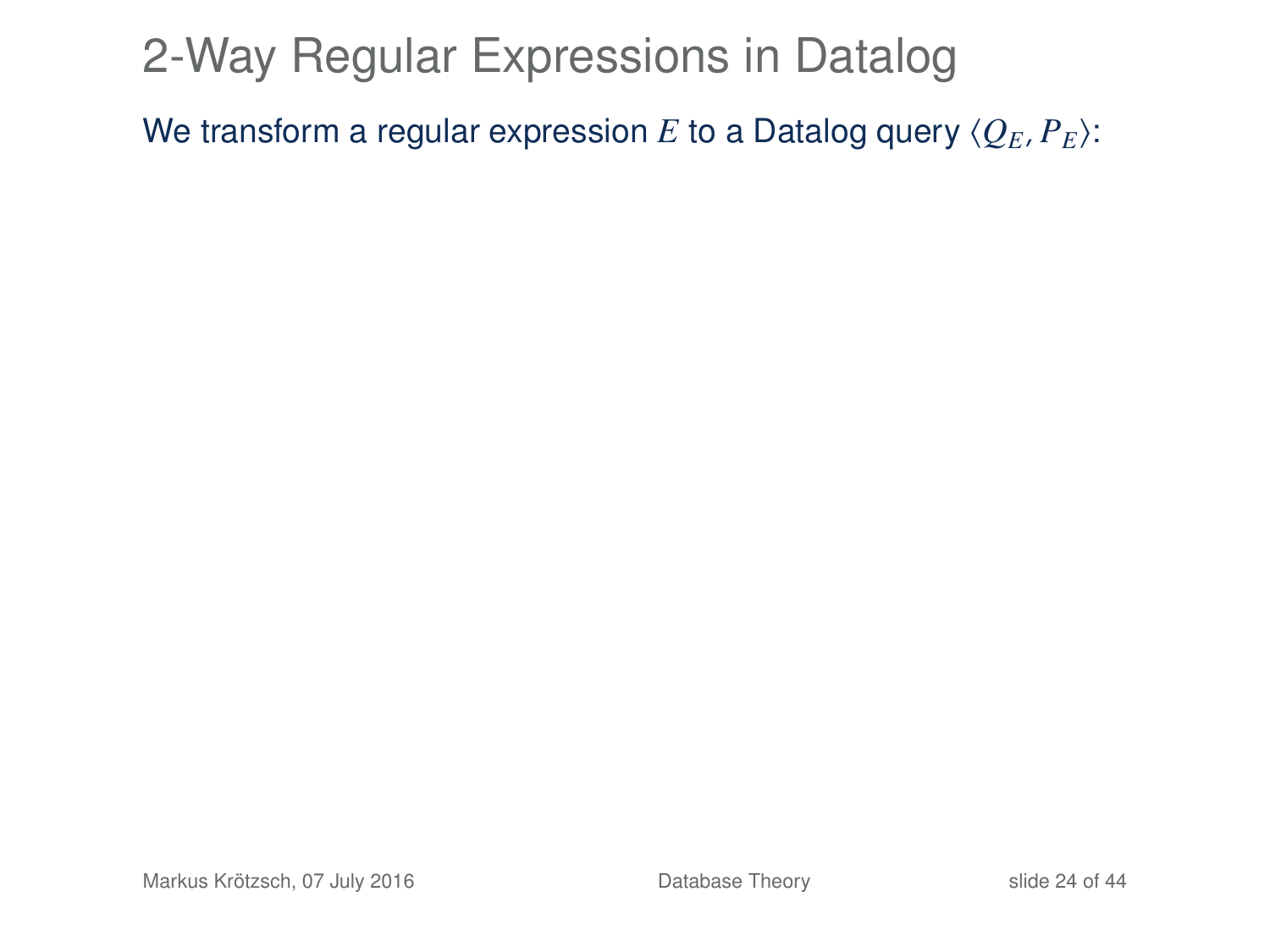### 2-Way Regular Expressions in Datalog

We transform a regular expression *E* to a Datalog query  $\langle O_F, P_F \rangle$ :

If  $E = \ell \in L$  is a label, then  $P_E = \{Q_E(x, y) \leftarrow \rho_\ell(x, y)\}$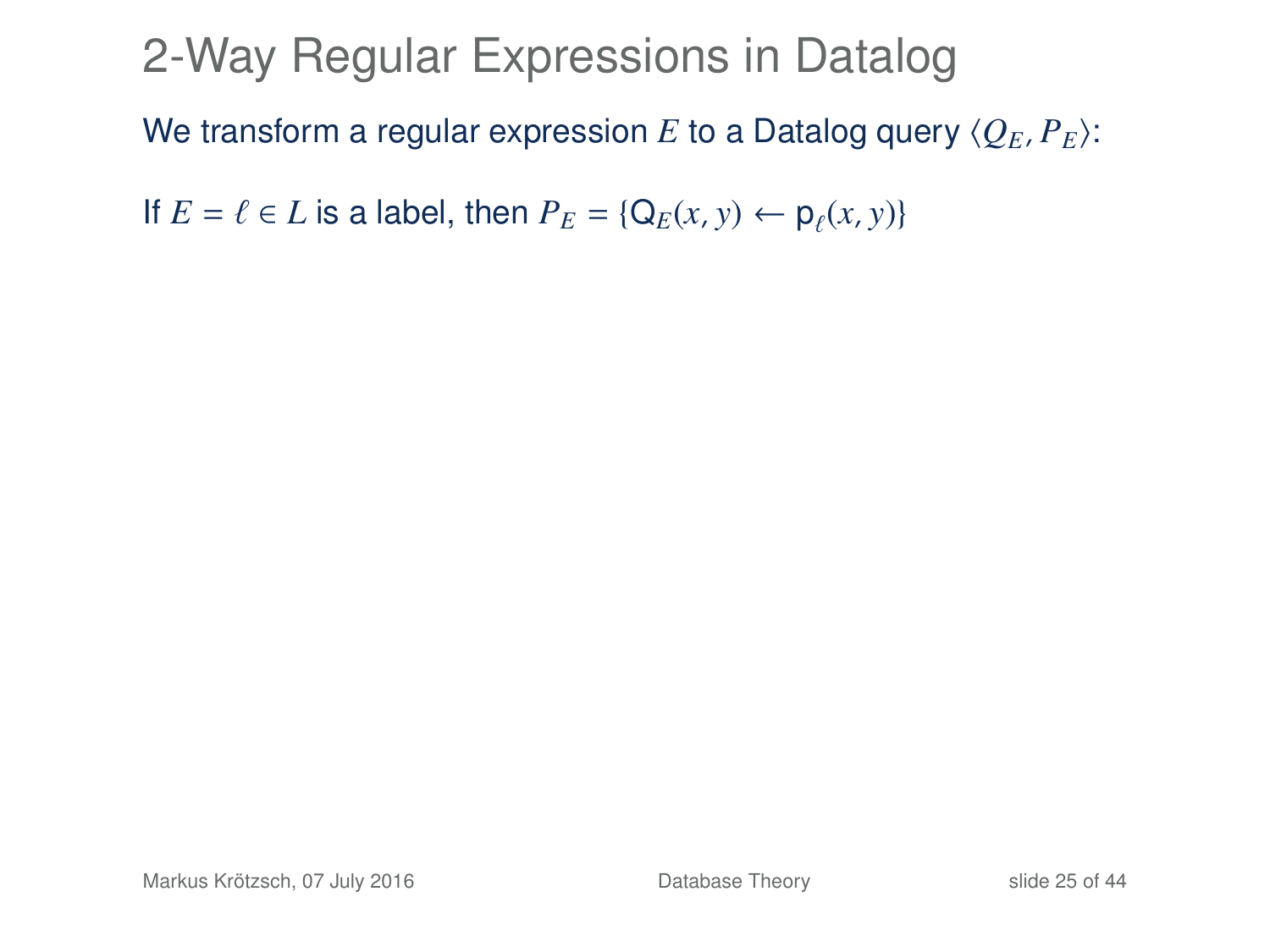If  $E = \ell^-$  is the converse of a label  $\ell \in L$ , then

 $P_E = \{ Q_E(x, y) \leftarrow p_\ell(y, x) \}$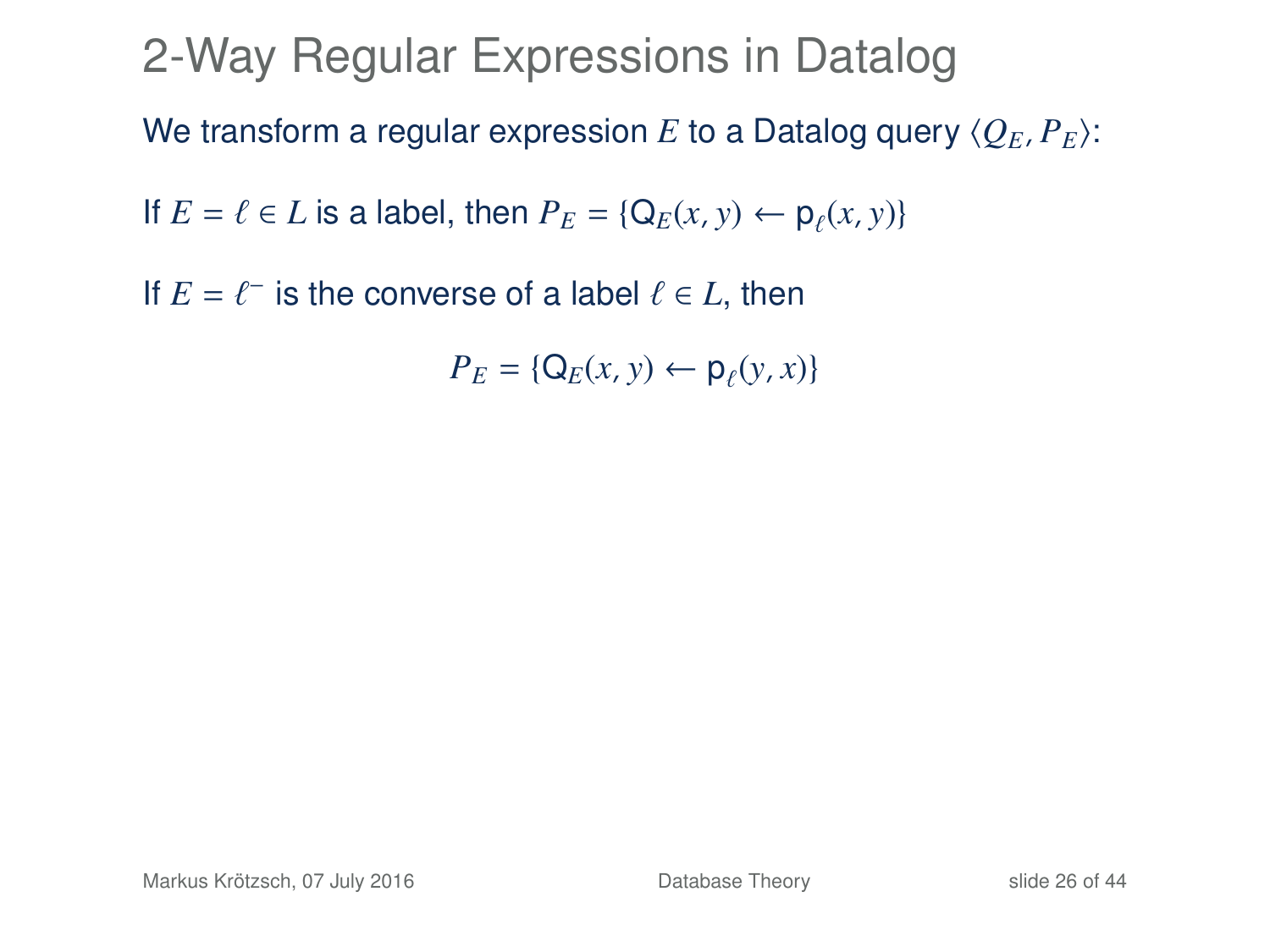If  $E = \ell^-$  is the converse of a label  $\ell \in L$ , then

$$
P_E = \{ \mathsf{Q}_E(x, y) \leftarrow \mathsf{p}_\ell(y, x) \}
$$

If  $E = (E_1 \circ E_2)$  then

*P*<sub>*E*</sub> = *P*<sub>*E*<sub>1</sub></sub> ∪ *P*<sub>*E*<sub>2</sub></sub> ∪ {Q<sub>*E*</sub>(*x*, *z*) ← Q<sub>*E*<sub>1</sub></sub>(*x*, *y*) ∧ Q<sub>*E*<sub>2</sub></sub>(*y*, *z*)}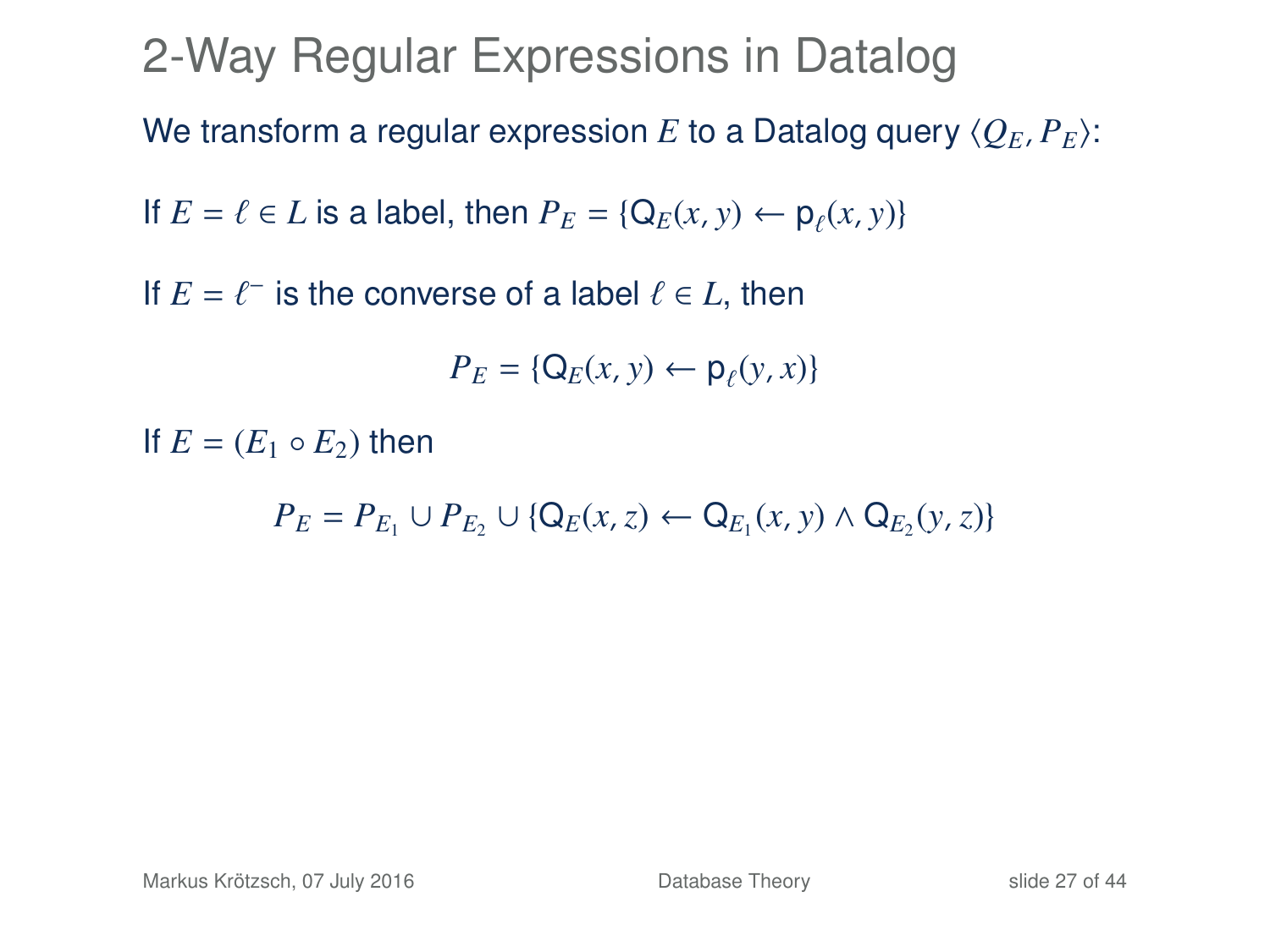If  $E = \ell^-$  is the converse of a label  $\ell \in L$ , then

 $P_E = \{ Q_E(x, y) \leftarrow p_\ell(y, x) \}$ 

If  $E = (E_1 \circ E_2)$  then

*P*<sub>*E*</sub> = *P*<sub>*E*<sub>1</sub></sub> ∪ *P*<sub>*E*<sub>2</sub></sub> ∪ {Q<sub>*E*</sub>(*x*, *z*) ← Q<sub>*E*<sub>1</sub></sub>(*x*, *y*) ∧ Q<sub>*E*<sub>2</sub></sub>(*y*, *z*)}

If  $E = (E_1 + E_2)$  then

*P*<sub>*E*</sub> = *P*<sub>*E*1</sub></sub> ∪ *P*<sub>*E*<sub>2</sub></sub> ∪ {Q<sub>*E*</sub>(*x*, *y*) ← Q<sub>*E*<sub>1</sub></sub>(*x*, *y*), Q<sub>*E*</sub>(*x*, *y*) ← Q<sub>*E*<sub>2</sub></sub>(*x*, *y*)}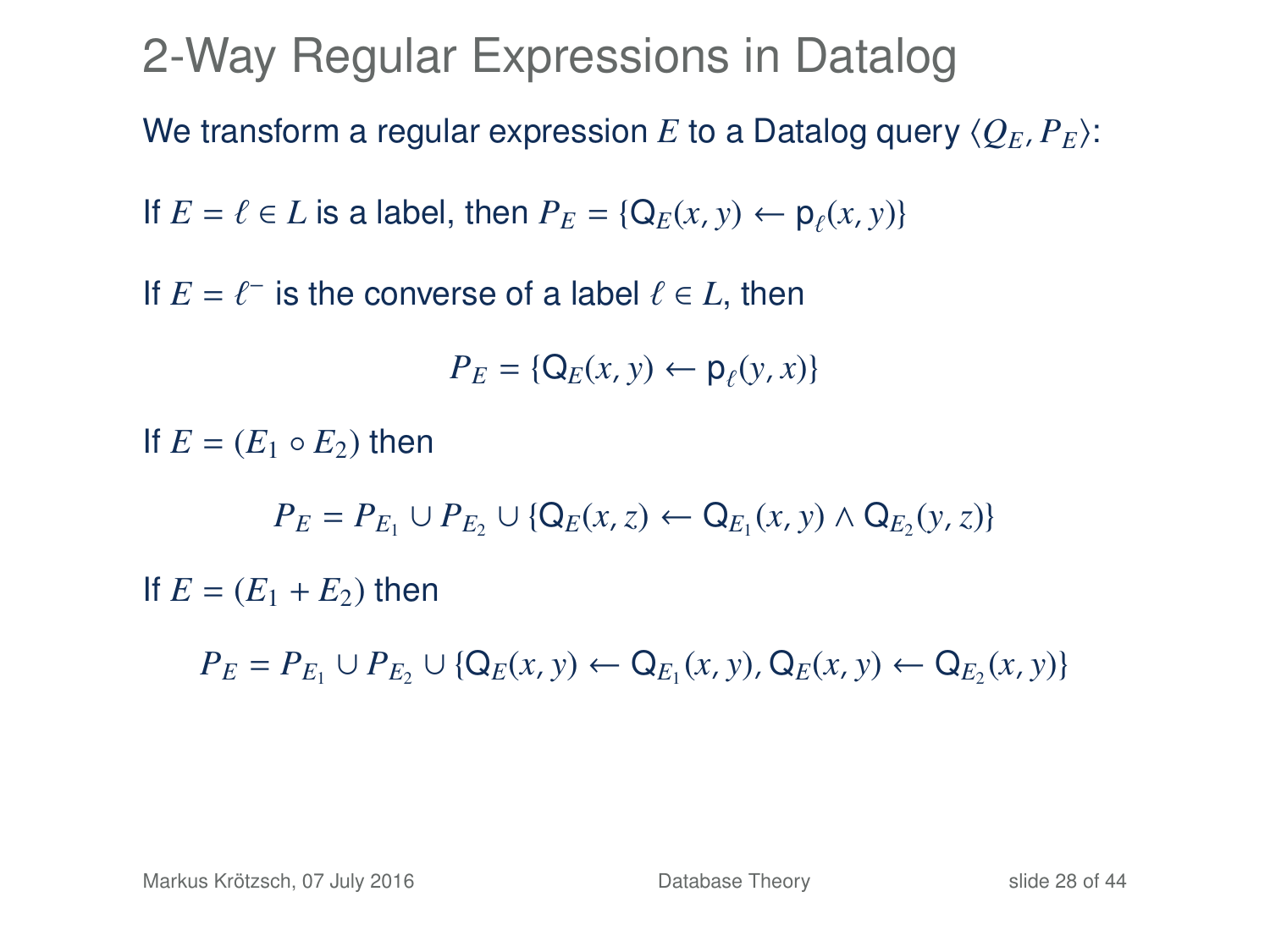If  $E = \ell^-$  is the converse of a label  $\ell \in L$ , then

 $P_E = \{ Q_E(x, y) \leftarrow p_\ell(y, x) \}$ 

If  $E = (E_1 \circ E_2)$  then

*P*<sub>*E*</sub> = *P*<sub>*E*<sub>1</sub></sub> ∪ *P*<sub>*E*<sub>2</sub></sub> ∪ {Q<sub>*E*</sub>(*x*, *z*) ← Q<sub>*E*<sub>1</sub></sub>(*x*, *y*) ∧ Q<sub>*E*<sub>2</sub></sub>(*y*, *z*)}

If  $E = (E_1 + E_2)$  then

*P*<sub>*E*</sub> = *P*<sub>*E*1</sub></sub> ∪ *P*<sub>*E*<sub>2</sub></sub> ∪ {Q<sub>*E*</sub>(*x*, *y*) ← Q<sub>*E*<sub>1</sub></sub>(*x*, *y*), Q<sub>*E*</sub>(*x*, *y*) ← Q<sub>*E*<sub>2</sub></sub>(*x*, *y*)} If  $E = E_1^*$  then

*P*<sub>*E*</sub> = *P*<sub>*E*<sub>1</sub></sub> ∪ {Q<sub>*E*</sub>(*x*, *x*) ←, Q<sub>*E*</sub>(*x*, *z*) ← Q<sub>*E*</sub>(*x*, *y*) ∧ Q<sub>*E*<sub>1</sub></sub>(*y*, *z*)}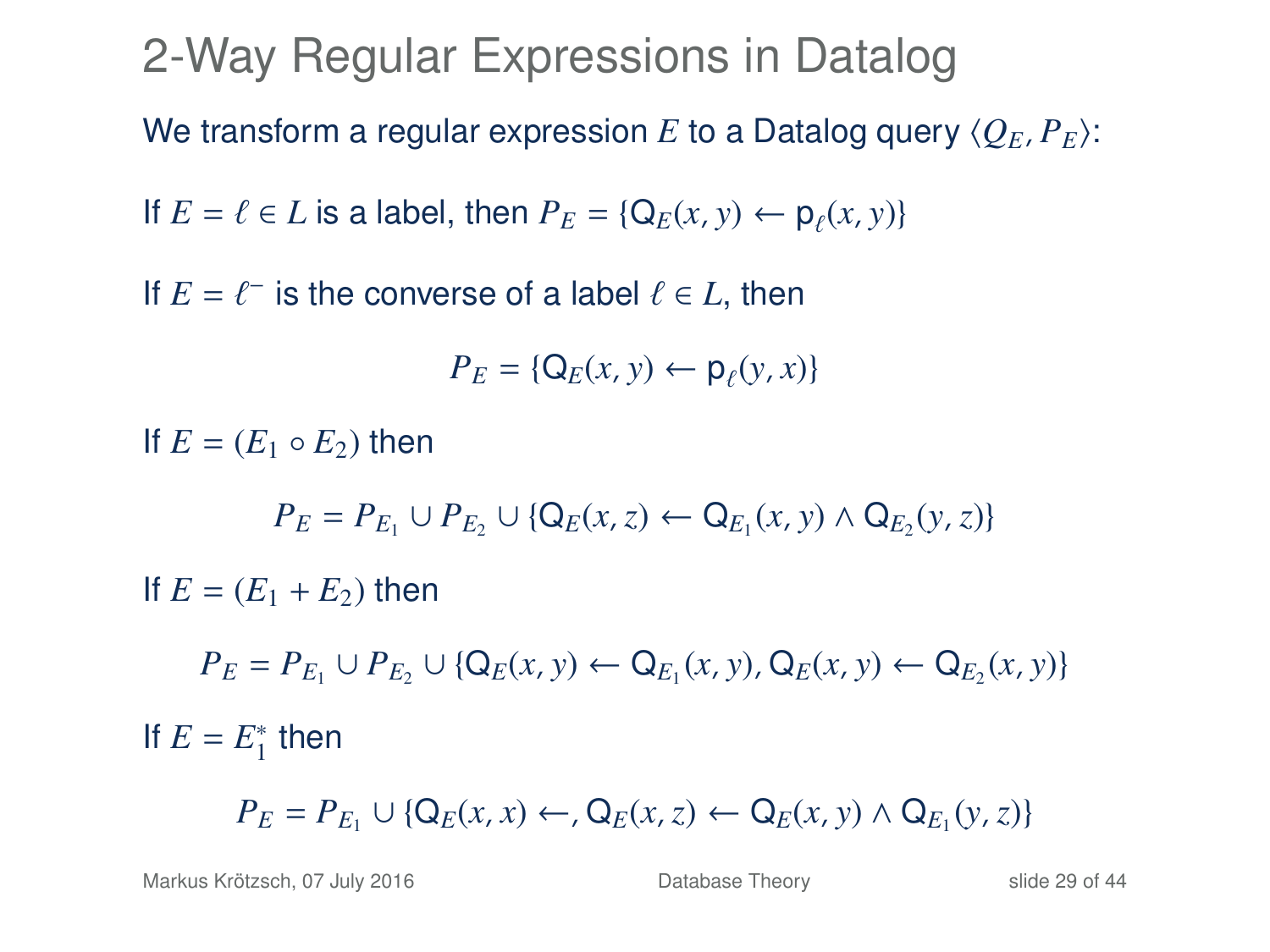## Reprise: Combined Complexity of 2RPQs

As a side effect, the previous translation shows that 2RPQs can be evaluated in P combined complexity:

- Each (2-way) regular expression *E* leads to a Datalog query  $\langle Q_E, P_E \rangle$  of polynomial size
- Each rule in  $P<sub>F</sub>$  has at most three variables  $\sim$  the grounding of  $P_E$  for a graph with nodes N is of size  $|P_E| \times |N|^3$
- propositional logic rules can be evaluated in polynomial time
- $\rightarrow$  polynomial time decision procedure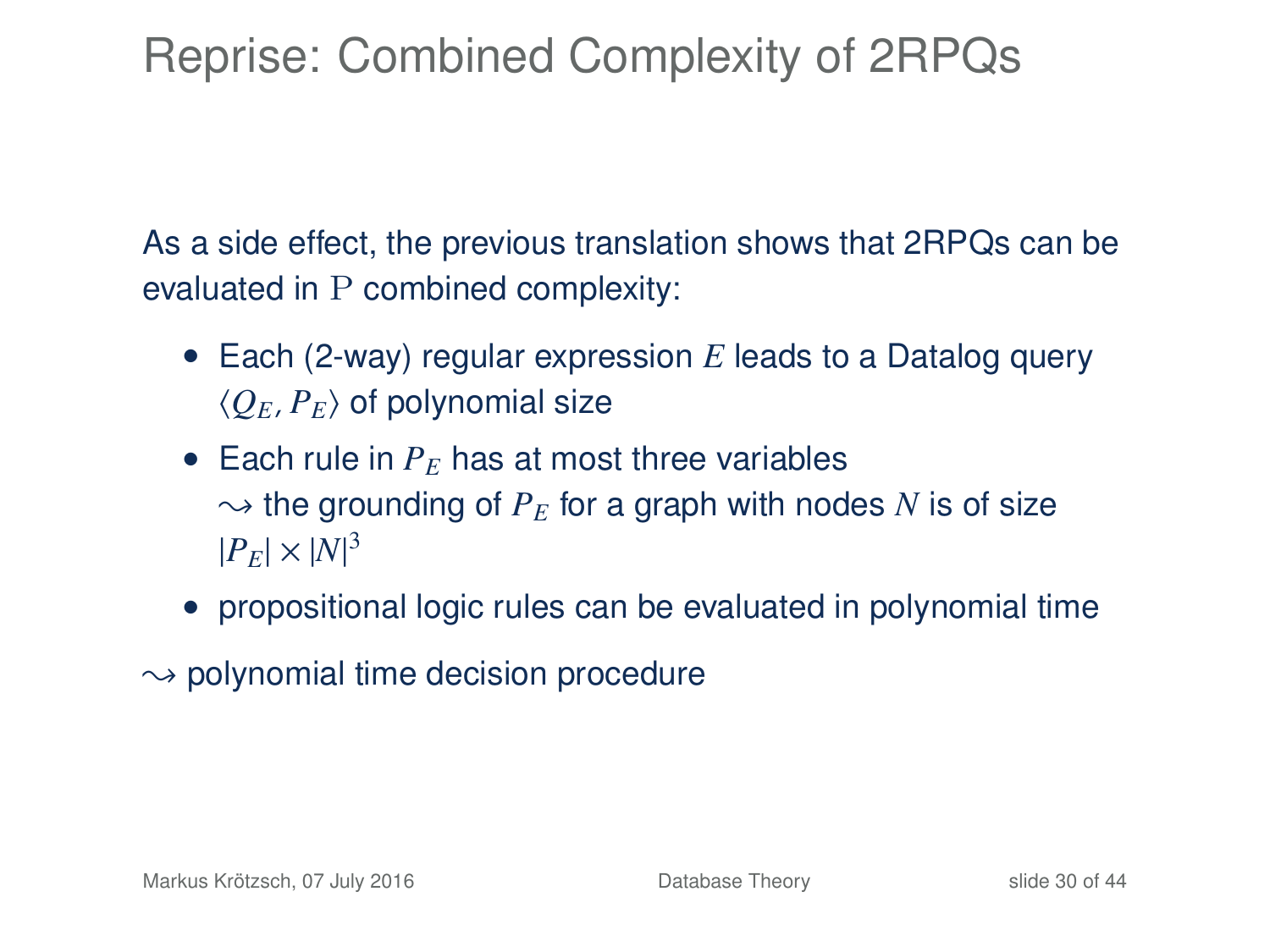### Expressing C2RPQs in Datalog

It is now easy to express C2RPQs in Datalog:

- Use the encoding of CQs in Datalog as shown in the exercise
- Express 2RPQ atoms in Datalog as just shown

Can every Datalog query over binary "labelled-edge" EDB predicates be expressed with (C2)RPQs?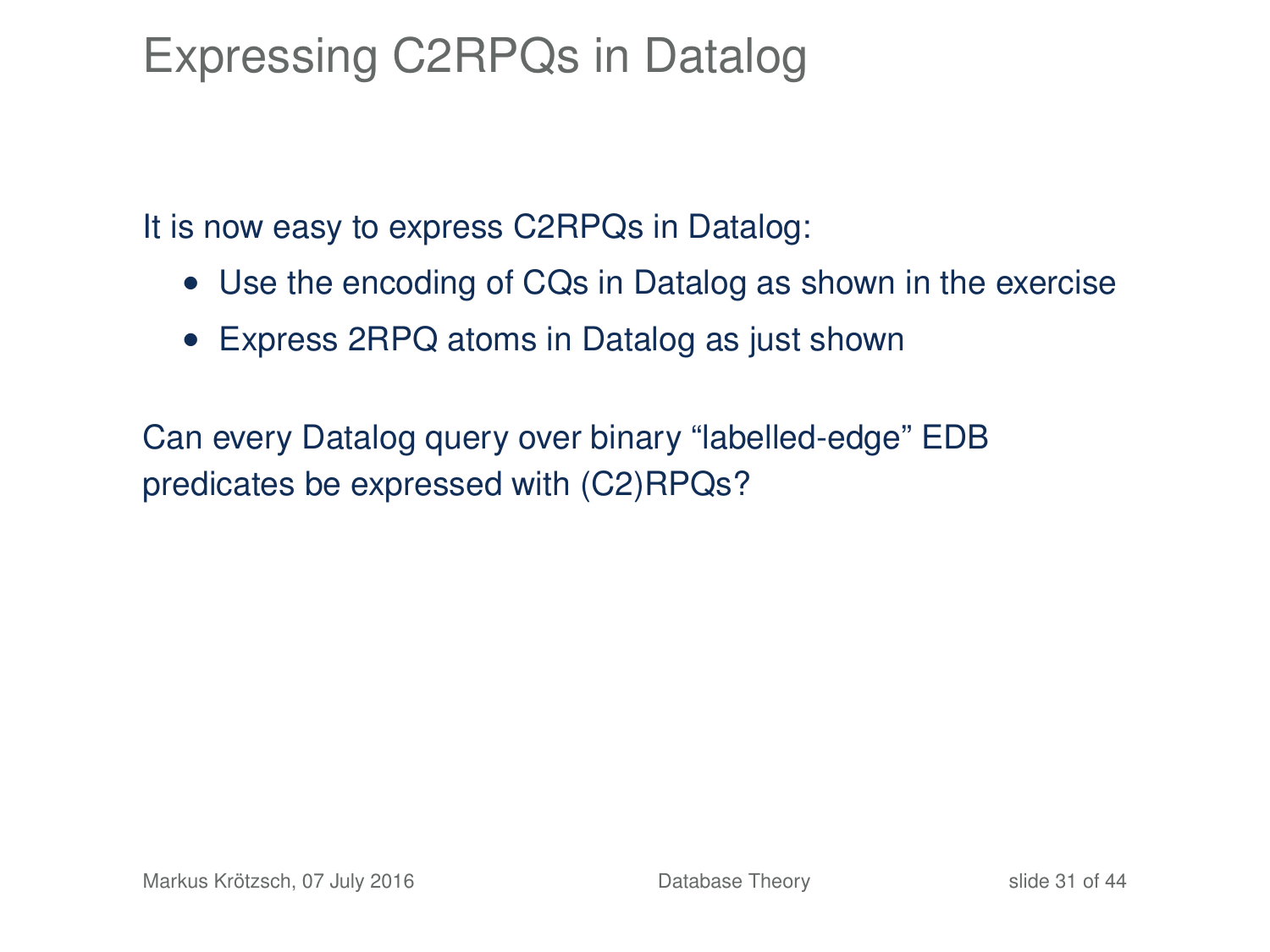## Expressing C2RPQs in Datalog

It is now easy to express C2RPQs in Datalog:

- Use the encoding of CQs in Datalog as shown in the exercise
- Express 2RPQ atoms in Datalog as just shown

Can every Datalog query over binary "labelled-edge" EDB predicates be expressed with (C2)RPQs?

- This would imply  $P = NL$  (but not that  $NP = EXPTIME!$ ): unlikely but not known to be false
- However, there are stronger direct arguments that show the limits of C2RPQs (exercise)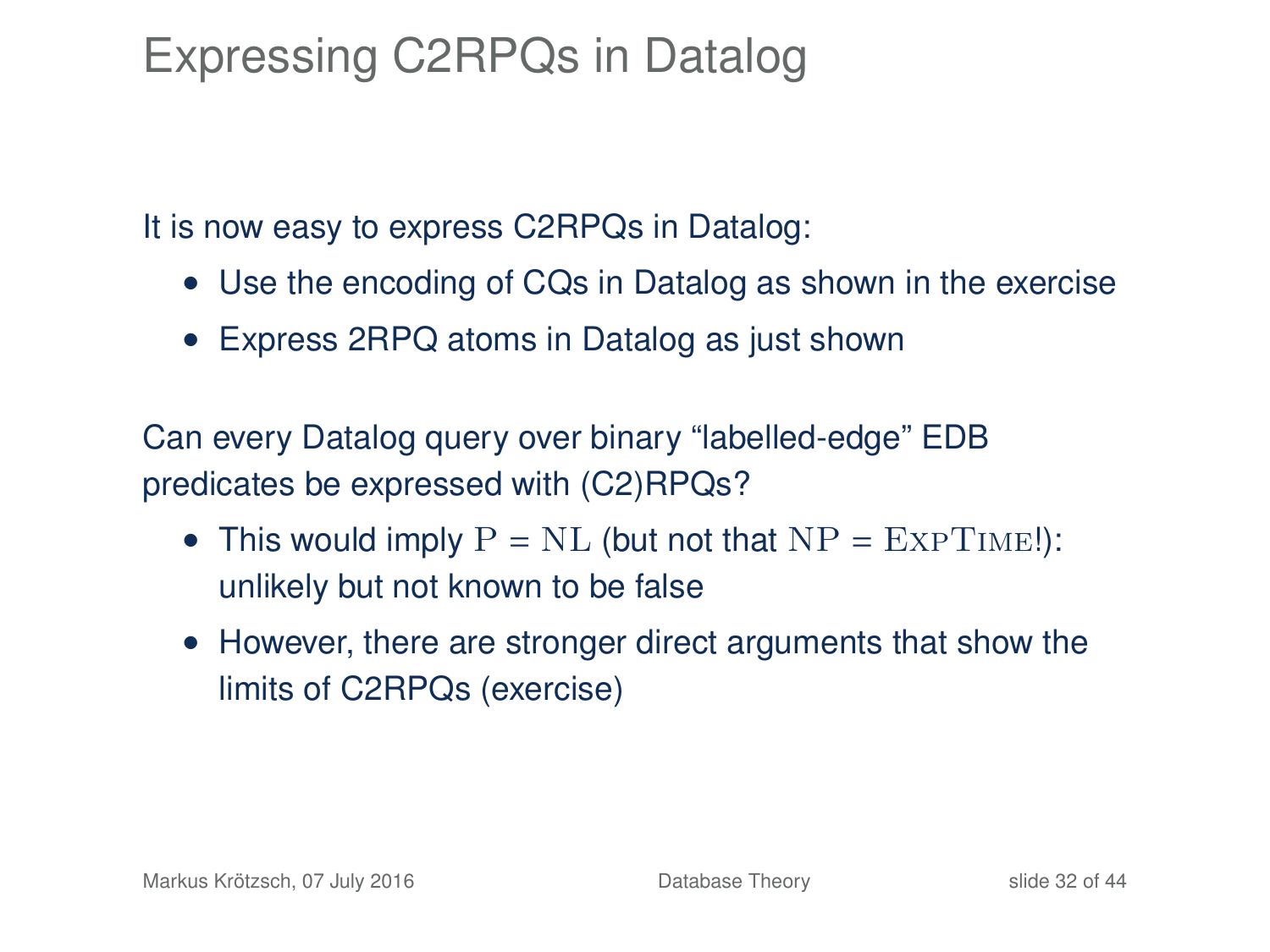## Linear Datalog and Binary Datalog

Expressing 2RPQs in Datalog requires only restricted forms of Datalog:

#### **Definition**

A Datalog program is linear if each of its rules has at most one IDB atom in its body. A Datalog program is binary if all of its IDB predicates have arity at most two.

#### The following complexity results are known:

#### Theorem

Query answering in linear Datalog is NL-complete for data complexity, and PSpace-complete for combined and query complexity.

Combined complexity further drops to NP for binary Datalog.

 $\rightarrow$  complexity results that are more similar to (C2)RPQs ...

Markus Krötzsch, 07 July 2016 **[Database Theory](#page-0-0)** Slide 33 of 44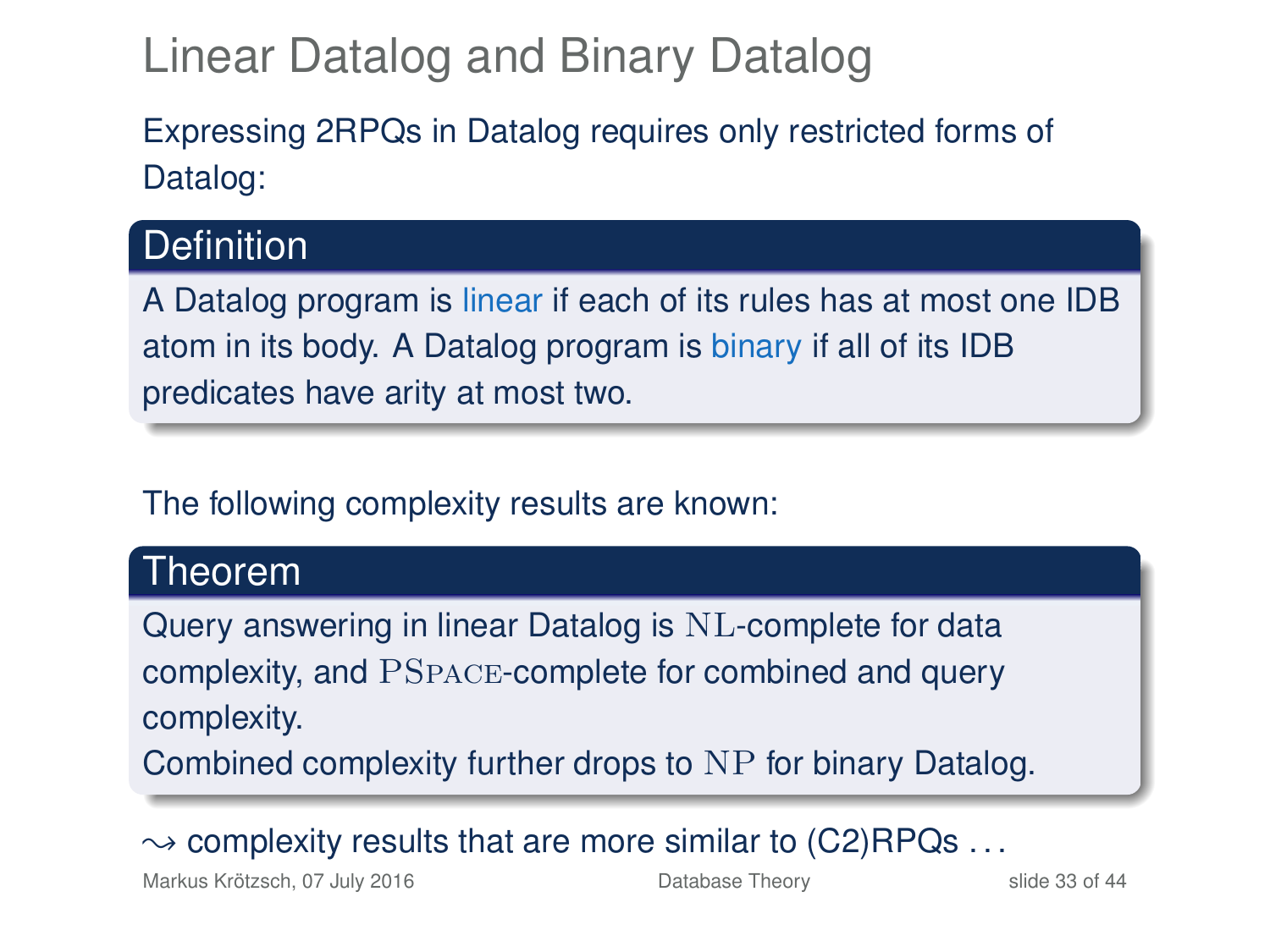### 2RPQs and Linear Datalog

The Datalog translation of 2RPQs does not lead to linear Datalog, but we can fix this.

We transform a regular expression  $E$  to a linear Datalog query  $\langle \mathsf{Q}_E, P^{\mathsf{lin}}_E \rangle$ :

- Construct a non-deterministic automaton  $\mathcal{A}_F$  for  $E$
- For every state q of  $\mathcal{A}_E$ , we use a binary IDB predicate S<sub>q</sub>
- For the starting state  $q_0$  of  $\mathcal{A}_E$ , we add a rule  $S_{q_0}(x, x) \leftarrow$
- For every transition  $q \stackrel{\iota}{\rightarrow} q'$  of  $\mathcal{A}_E$ , we add a rule

$$
\mathsf{S}_{q'}(x,z) \leftarrow \mathsf{S}_q(x,y) \land \mathsf{p}_{\ell}(y,z)
$$

• For every final state  $q_f$  of  $\mathcal{A}_E$ , we add a rule

$$
\mathsf{Q}_E(x, y) \leftarrow \mathsf{S}_{q_f}(x, y)
$$

#### Two-way queries can be captured by allowing two-way transitions.

Markus Krötzsch, 07 July 2016 **[Database Theory](#page-0-0)** Slide 34 of 44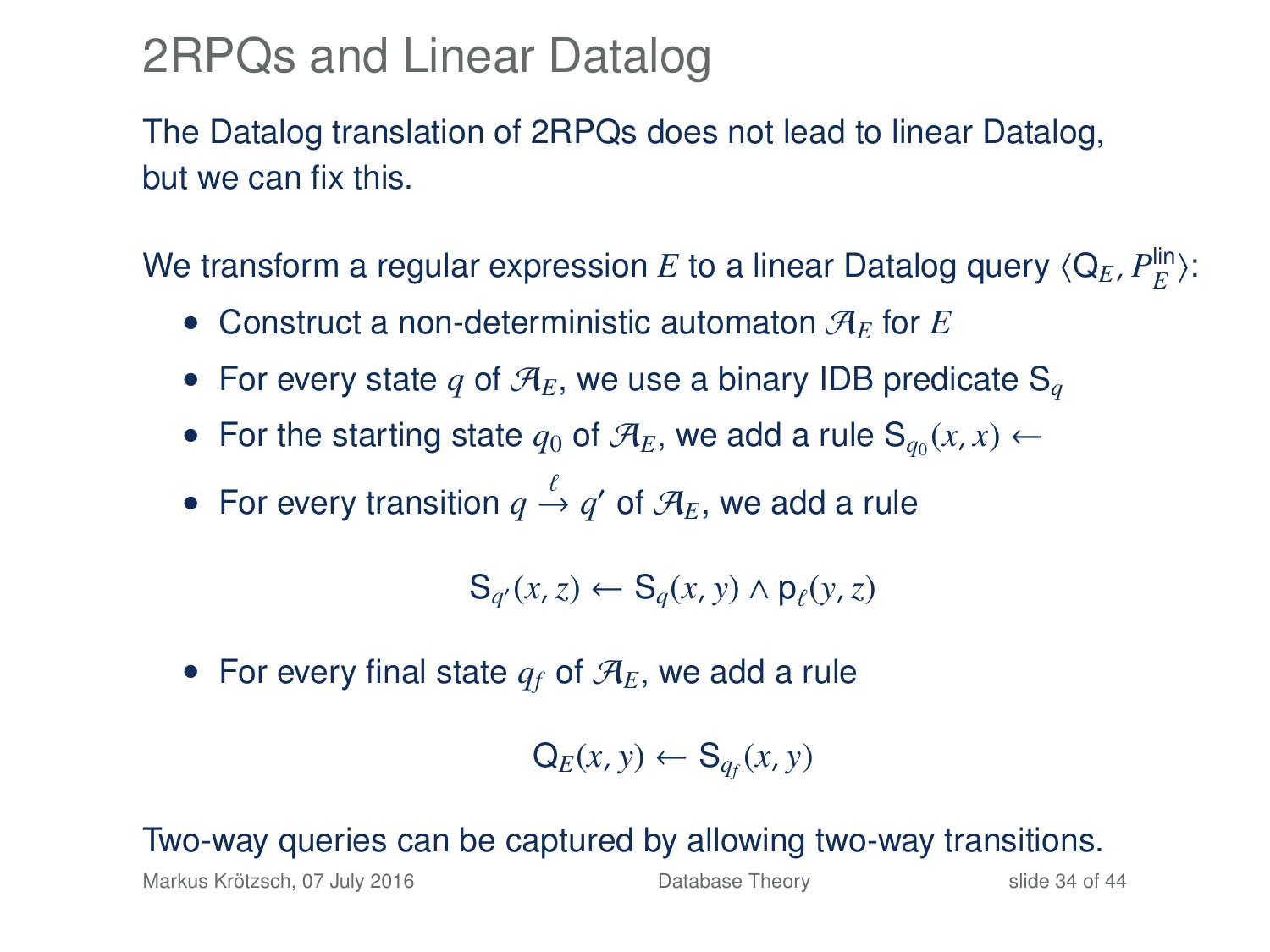### Linear Datalog vs. 2RPQs

So all 2RPQs can be expessed in linear Datalog Is the converse also true?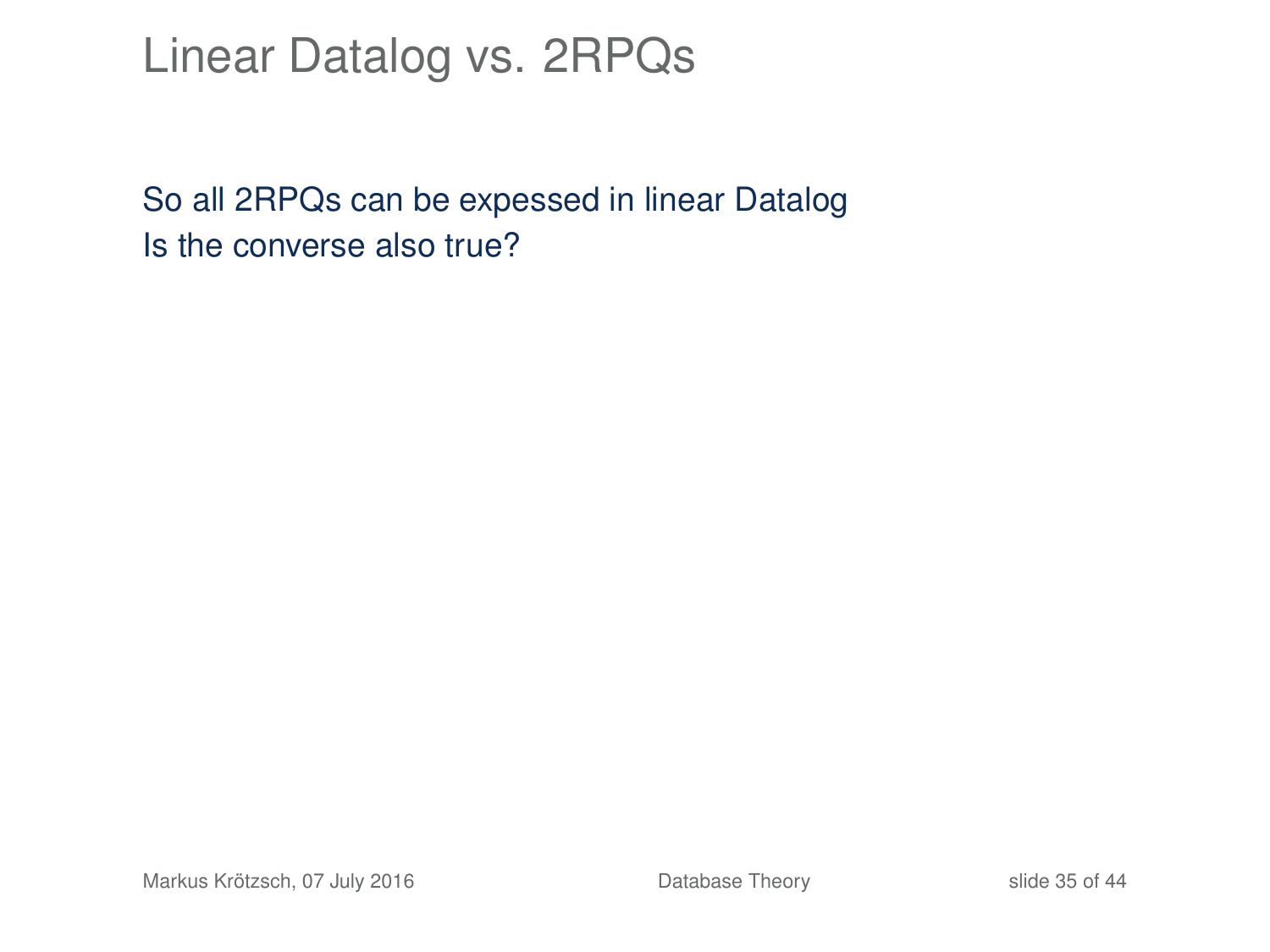#### Linear Datalog vs. 2RPQs

So all 2RPQs can be expessed in linear Datalog Is the converse also true?

No. Counterexample:

 $\mathsf{Query}(x, z) \leftarrow \mathsf{p}_a(x, y) \land \mathsf{p}_b(y, z)$  $\mathsf{Query}(x, z) \leftarrow \mathsf{p}_a(x, x') \land \mathsf{Query}(x', z') \land \mathsf{p}_b(z', z)$ 

The linear Datalog program matches paths with labels from  $a<sup>n</sup>b<sup>n</sup>$  $\rightarrow$  context-free, non-regular language  $\rightarrow$  not expressible in (C2)RPQs

Intuition: linear Datalog generalises context-free languages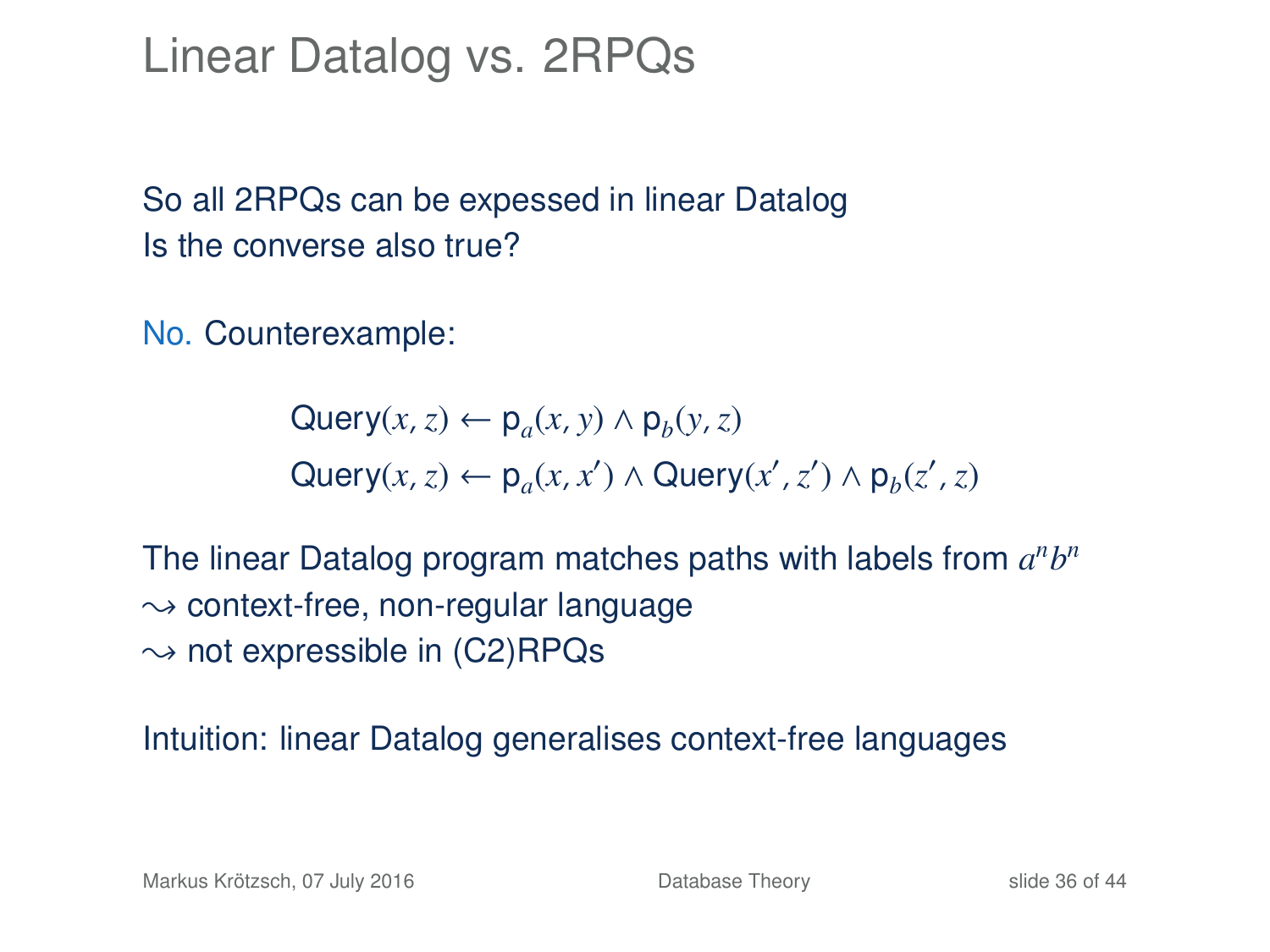## Query Optimisation for C2RPQs

Recall the basic static optimisation problems of database theory:

- Query containment
- Query equivalence
- Query emptiness

Which of these are decidable for (C2)RPQs?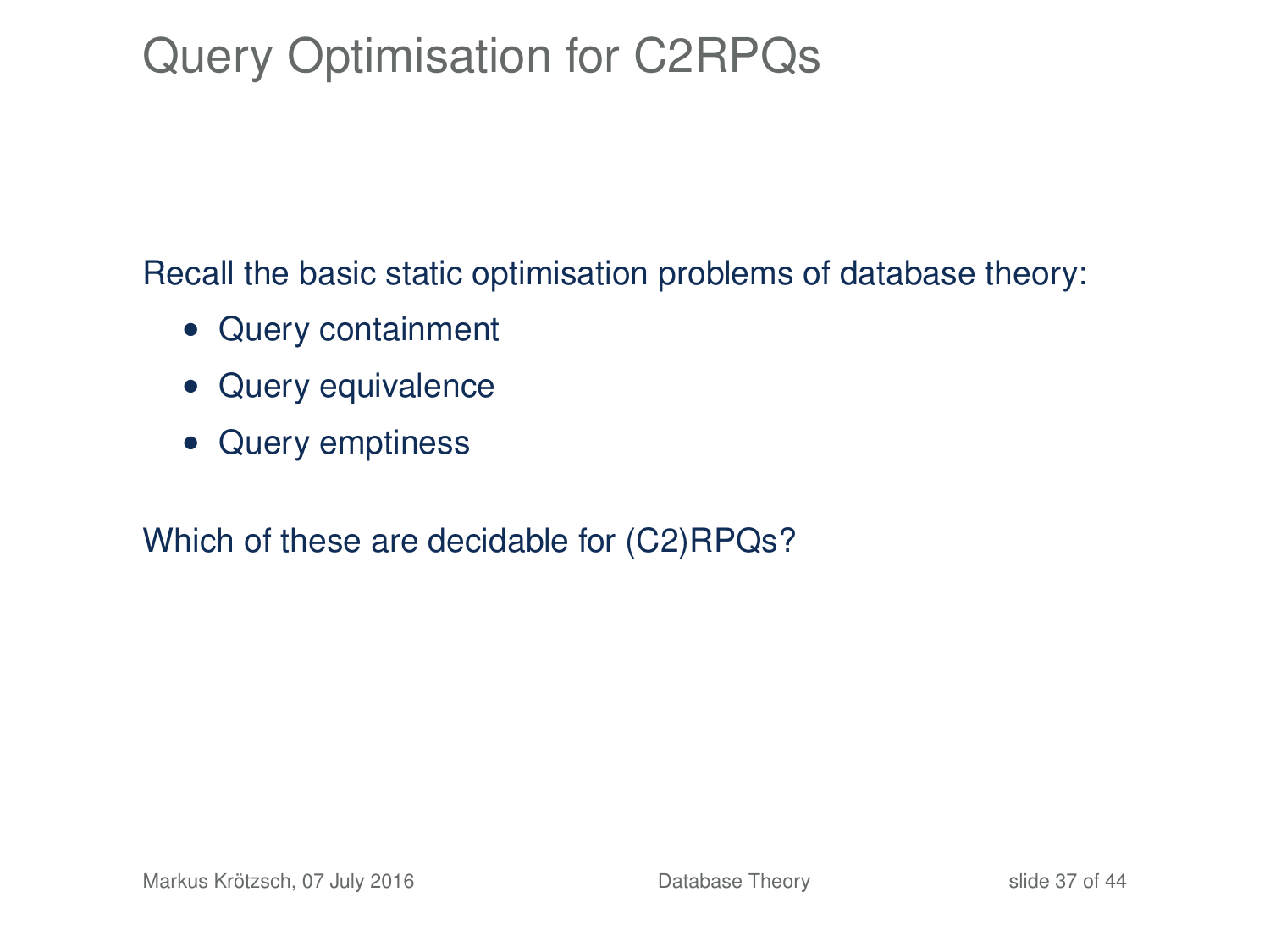## Query Optimisation for C2RPQs

Recall the basic static optimisation problems of database theory:

- Query containment
- Query equivalence
- Query emptiness

Which of these are decidable for (C2)RPQs?

Observation: query emptiness is trivial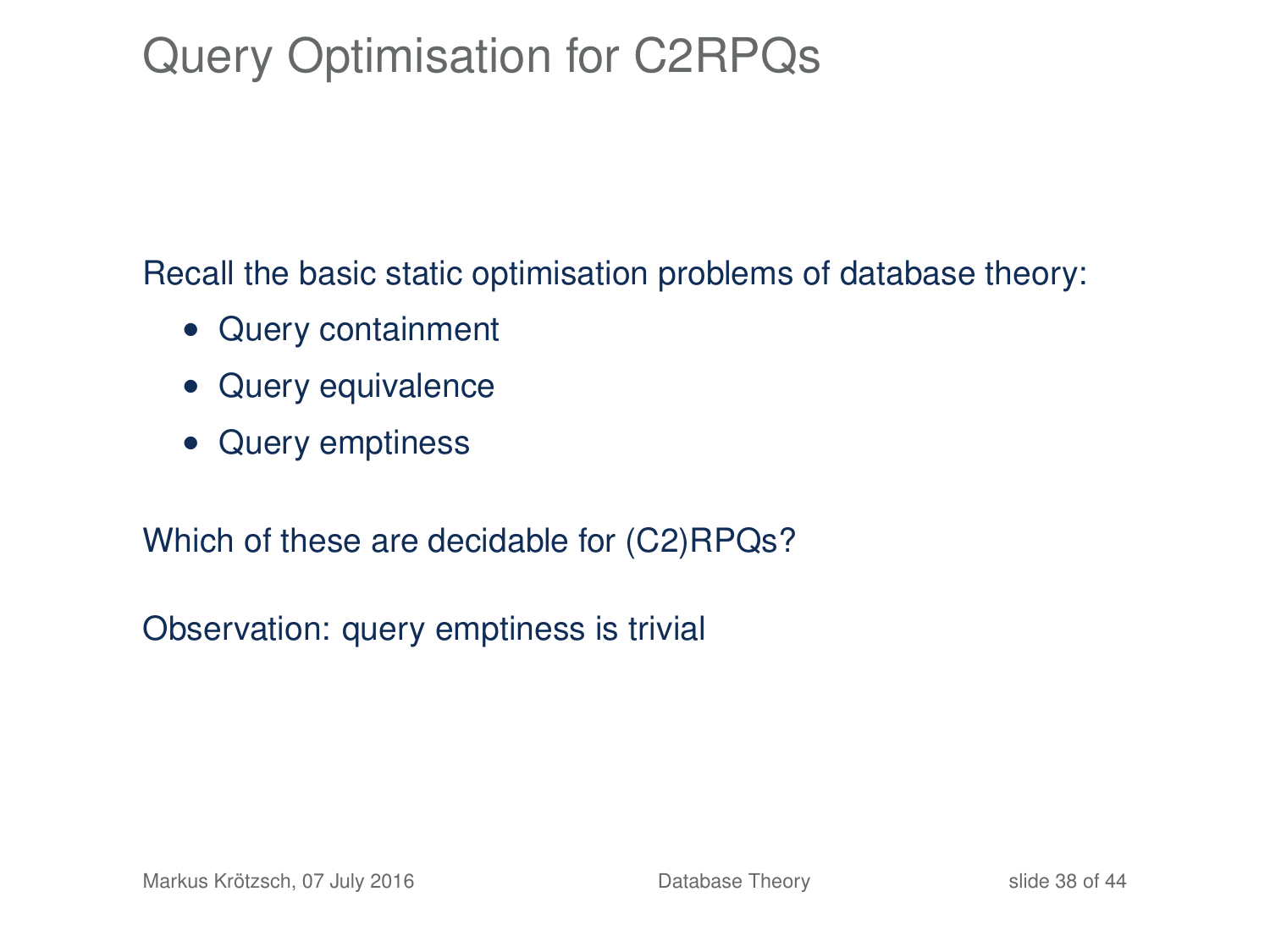## Containment for RPQs

Containment of Regular Path Queries corresponds to containment of regular expressions  $\sim$  known to be decidable in PSPACE

Proof sketch for checking  $E_1 \sqsubseteq E_2$ :

- (1) Construct non-deterministic automata (NFAs),  $A_1$  and  $A_2$  for the regular expressions  $E_1$  and  $E_2$ , respectively
- (2) Construct an automaton  $\bar{A}_2$  that accepts the complement of  $A_2$ .
- (3) Construct the intersection  $A_1 \cap \bar{A}_2$  of  $A_1$  and  $\bar{A}_2$
- (4) Check if  $A_1 \cap \bar{A}_2$  accepts a word (if yes, then there is a counterexample that disproves  $E_1 \sqsubseteq E_2$ ; if no, then the containment holds)

#### Complexity estimate:

 $A_1 \cap \bar{A}_2$  is exponential (blow-up by powerset construction in step (2)) but step (4) is possible by checking reachability on the state graph

- $\sim$  NL algorithm on an exponential state graph
- $\rightarrow$  NPSpace algorithm (construct the state graph on the fly)
- $\rightarrow$  PSPACE algorithm (Savitch's Theorem)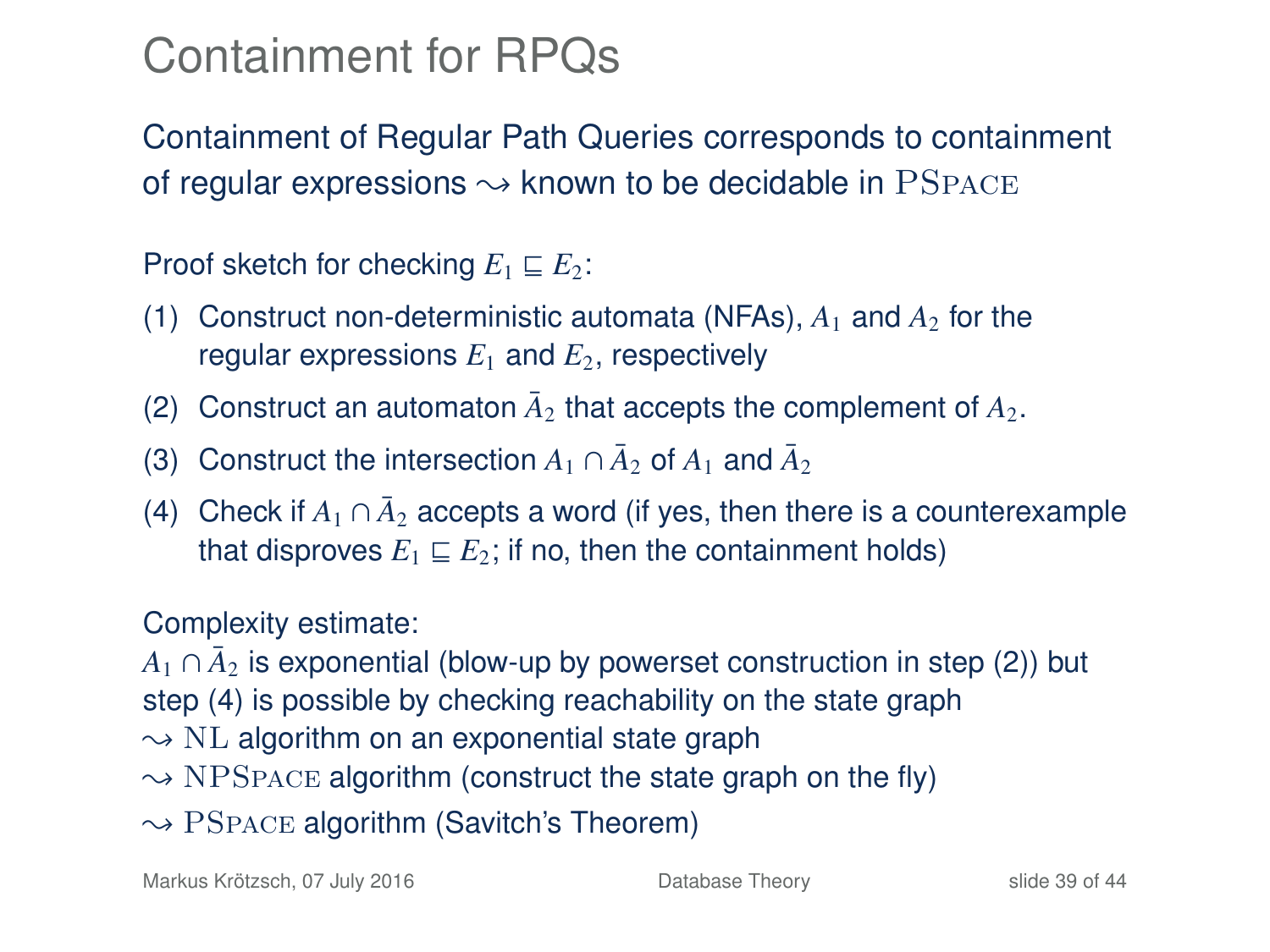## Containment for (C)2RPQs

Things are more tricky when adding converses and conjunctions

#### Theorem

- Containment of 2RPQs is PSPACE-complete
- Containment of C2RPQs is EXPSPACE-complete

The proofs are more involved.

Automata-theoretic constructions are used, but with more complicated automata models and for somewhat different languages (there is no good "language of possible C2RPQ matches on a graph"  $\rightarrow$  consider language of possible proofs instead)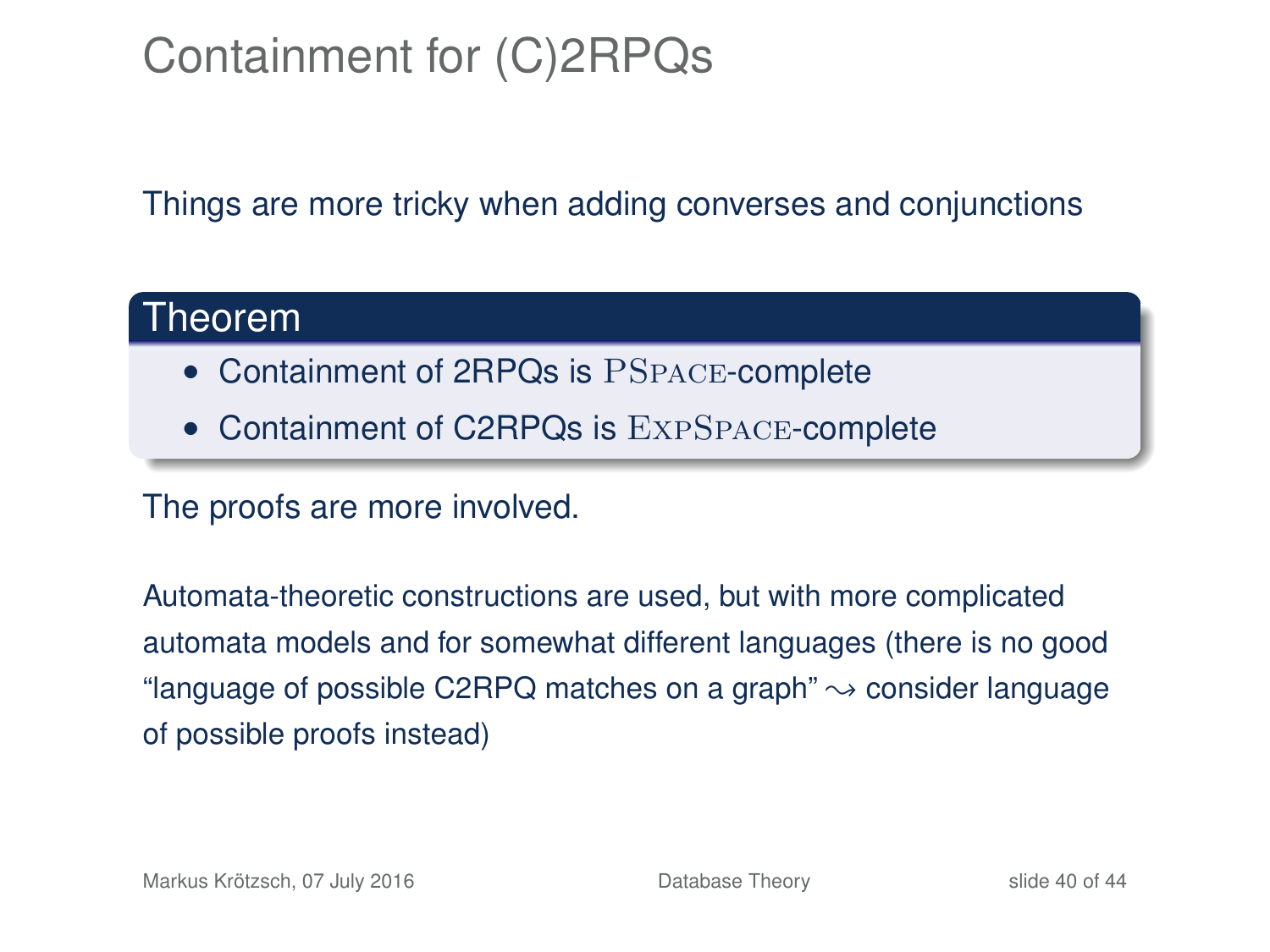Query Optimisation for Path Queries

Decidable in PSpace (2RPQs) and ExpSpace (C2RPQs)

Should be compared to linear Datalog:

Theorem

Query containment for linear Datalog queries is undecidable.

Proof: see Lecture 11 (Post Correspondence Problem in Datalog – in fact, in linear Datalog)

Essentially no adoption in practice

 $\rightarrow$  maybe the complexities are too high ...

 $\sim$  or maybe path query optimisers are just too primitive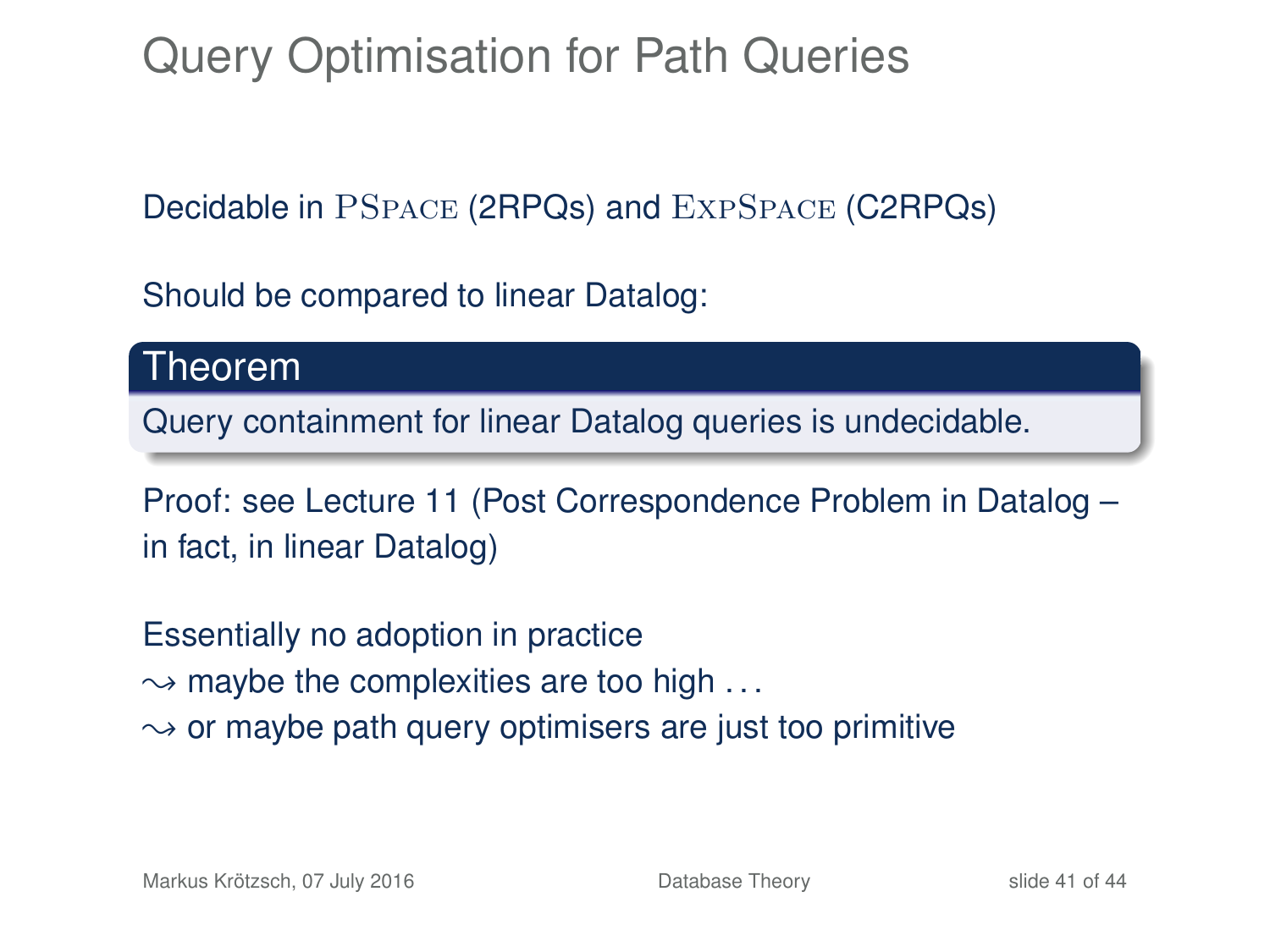### Path Queries: Final Remarks on Expressivity

We have seen that C2RPQs are NL-complete for data  $\rightarrow$  can all NL-complete queries be captured by a C2RPQ?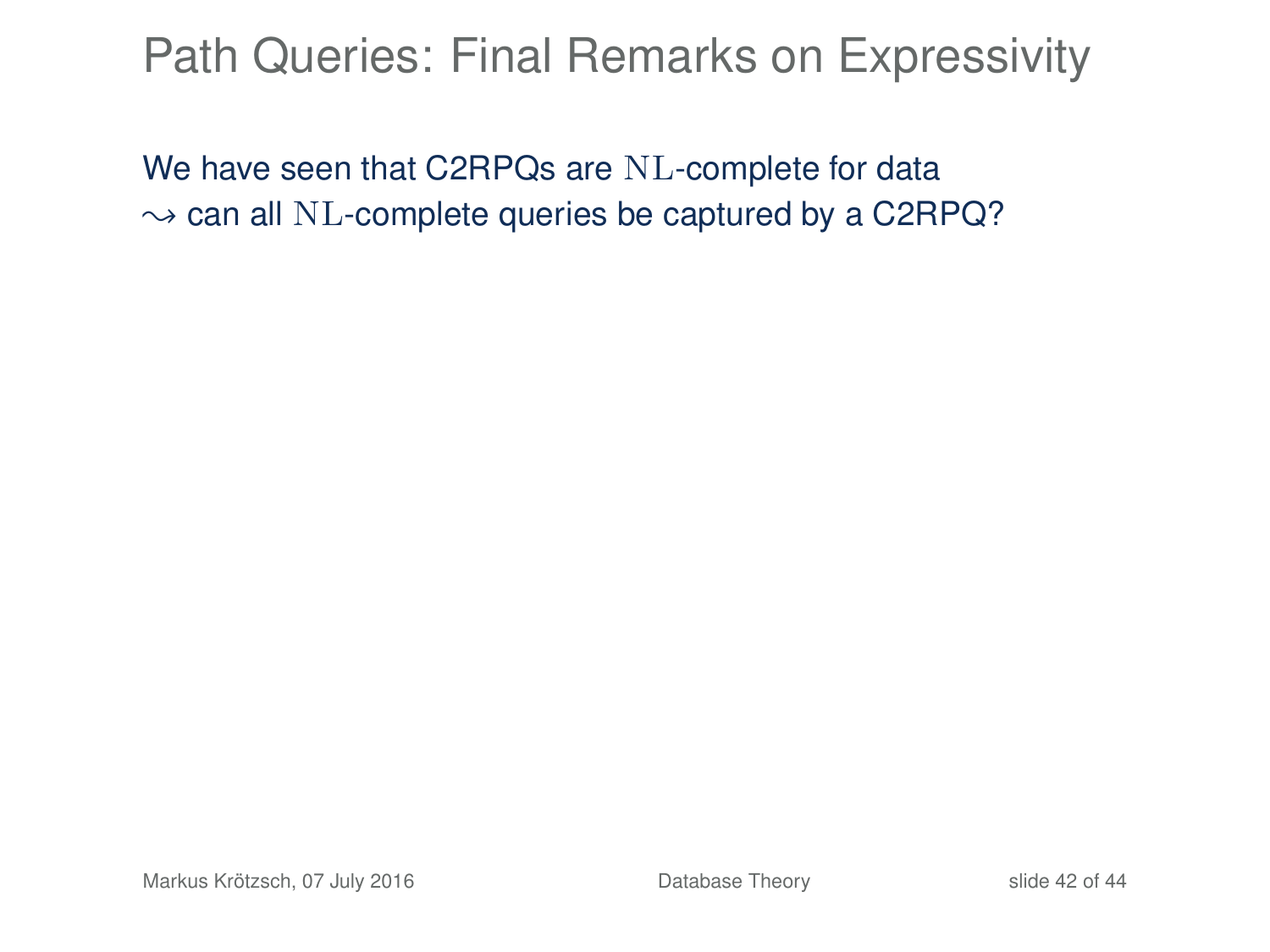## Path Queries: Final Remarks on Expressivity

We have seen that C2RPQs are NL-complete for data  $\rightarrow$  can all NL-complete queries be captured by a C2RPQ?

No. For many reasons.

- C2RPQs have no disjunction ( $\rightsquigarrow$  Unions of C2RPQs)
- C2RPQs have no negation

FO-queries with a binary transitive closure operator capture  $NL$ 

Several (regular) extensions of path queries:

- Nested unary 2RPQs in regular expressions ("test operators")
- Nested binary C2RPQs in regular expressions
- Other more expressive fragments of "regular Datalog", e.g., Monadically Defined Queries